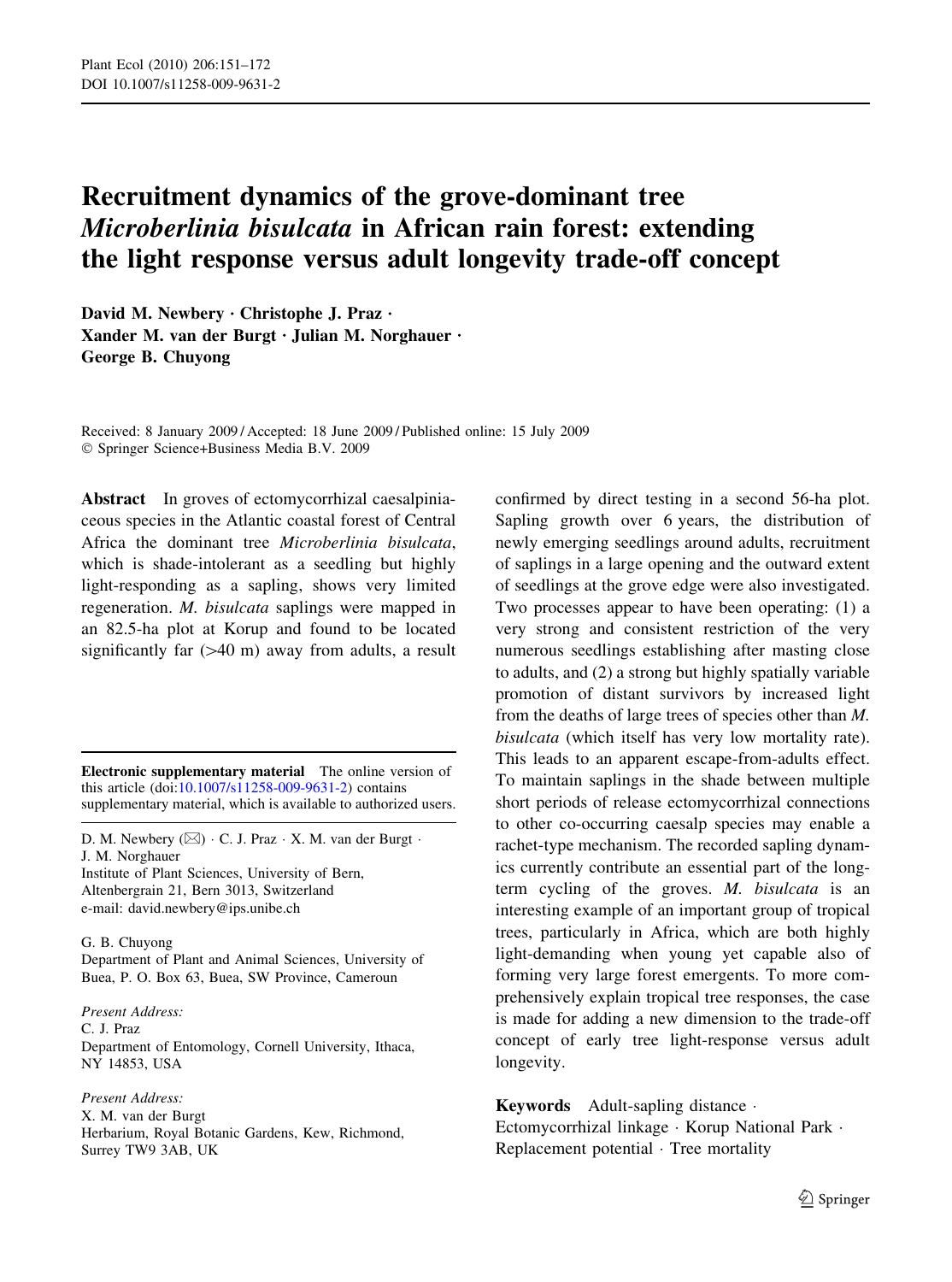# Introduction

Attempts to categorize the responses of tropical rain forest saplings to different levels of light within a simple framework has until now proved difficult. Increasing knowledge over the last 50 years has shown that species are perhaps at best ranked along a continuum ranging from very shade-tolerant to very light-demanding (Rollet [1974;](#page-21-0) Canham [1989](#page-19-0); Clark and Clark [1992](#page-19-0); Wright et al. [2003\)](#page-21-0). These limits are determined by the evolution of plants in terms of their physiology, growth and life-history strategies, recognizing also that a species' position along this axis will likely change with its ontogeny. The existence of distinct functional classes is debatable given the continually changing local environment that any tree encounters over its life-time, particularly the evershifting and fluctuating light levels within the understorey. One single axis in trade-offs, under which light-demanding fast growing species are short-lived and shade-tolerant slower growing ones have the opposite tendency (e.g. Poorter and Aerts [2003](#page-21-0)), is probably too restrictive. Combined with the notion of classification of types it is likely to be also of limited heuristic value (Richards [1996\)](#page-21-0).

An exception to this continuum approach is the case of pioneer species. Their characteristics can be more readily distinguished than those of other rain forest trees because natural selection has positioned them at an extreme, even though they vary considerably among themselves in growth rate, light responsiveness, wood density and longevity (e.g. Dalling et al. [2001](#page-20-0); Davies [2001](#page-20-0)). Likewise, persistence in deep shade requires certain physiological adaptations, growth and life-history forms, which can be of various grades such that some species with these traits reach the centre of the continuum where a mix of intermediate characteristics prevails. Removing the unnecessary restrictions of 'groups of species' and 'categories of response' might allow for a more informative, individualistic and pluralistic understanding of tree species in the forest (McIntosh [1987](#page-20-0)).

Across the three main tropical regions, namely Africa, C. and S. America and S. E. Asia, there exist many differences in evolutionary history, phytogeography, climate and soils and anthropogenic influences, to make every rain forest within them unique, at scales of  $1-10^3$  km<sup>2</sup>. Each area is indeed contingent on its past. Africa especially has been noted as having forest of different structure and dynamics from the other regions, with a relatively lower frequency of middle-sized trees and higher frequencies of small and large ones, than the other continents (Richards [1996\)](#page-21-0). Several ideas have been advanced by way of explanation: repeated regimes of natural disturbance at intervals of perhaps 60–180 years or more (Aubréville [1938;](#page-19-0) Newbery et al. [2004\)](#page-20-0); recent anthropogenic effects through forest clearance which when abandoned led to the present late secondary forest (Letouzey [1968](#page-20-0); White [2001](#page-21-0)); or a dynamics which permits many species to move fast through the intermediate tree size classes (Jones [1956;](#page-20-0) Clark and Clark [1987](#page-19-0); Jans et al. [1993\)](#page-20-0), possibly as a result of biotic factors putting a temporary 'brake' on early recruitment and this later being released on older trees. This accelerated transition implies an ontogenetic shift between small trees \10 cm dbh and preadult trees  $\geq$ 10 cm dbh.

For many decades, it was thought that most canopy and emergent tree species in rain forests were shadetolerant for the long-periods  $(c. 10-30$  years) of slow juvenile growth, until an opportunity was afforded by locally increased light levels to allow them to grow faster and move up into the canopy (Whitmore [1984](#page-21-0)). Exceptions were known but generally disregarded as being unimportant and not fitting to a broad scheme, or interesting cases explained away as historical accidents, due to special habitats or a result of sampling problems. Even so, evidence has slowly mounted up, especially for African rain forests, that a substantial proportion of tree species of the canopy/ emergent strata are only slightly or moderately shadetolerant, and many are very light-responsive from a very young age (Rollet [1974;](#page-21-0) Hawthorne [1996](#page-20-0); Newbery and Gartlan [1996;](#page-20-0) Richards [1996\)](#page-21-0). They can sometimes reach very large sizes as adults, though not necessarily becoming the oldest trees in the region. Some are characteristically rare and widely spaced as individuals on the landscape (Foggie [1960](#page-20-0); Hallé et al. [1978](#page-20-0); Richards [1996](#page-21-0)), but others form clusters or groves (Letouzey [1968,](#page-20-0) [1985;](#page-20-0) Newbery and Gartlan [1996;](#page-20-0) Newbery et al. [1998,](#page-20-0) [2004\)](#page-20-0). In between them are the many less obvious intermediately scaled species (van Steenis [1958;](#page-21-0) Jones [1956\)](#page-20-0). The simple light and growth versus longevity trade-off idea does not seem to fit here: the species are light-responsive and fast growing when young, but they still reach great sizes and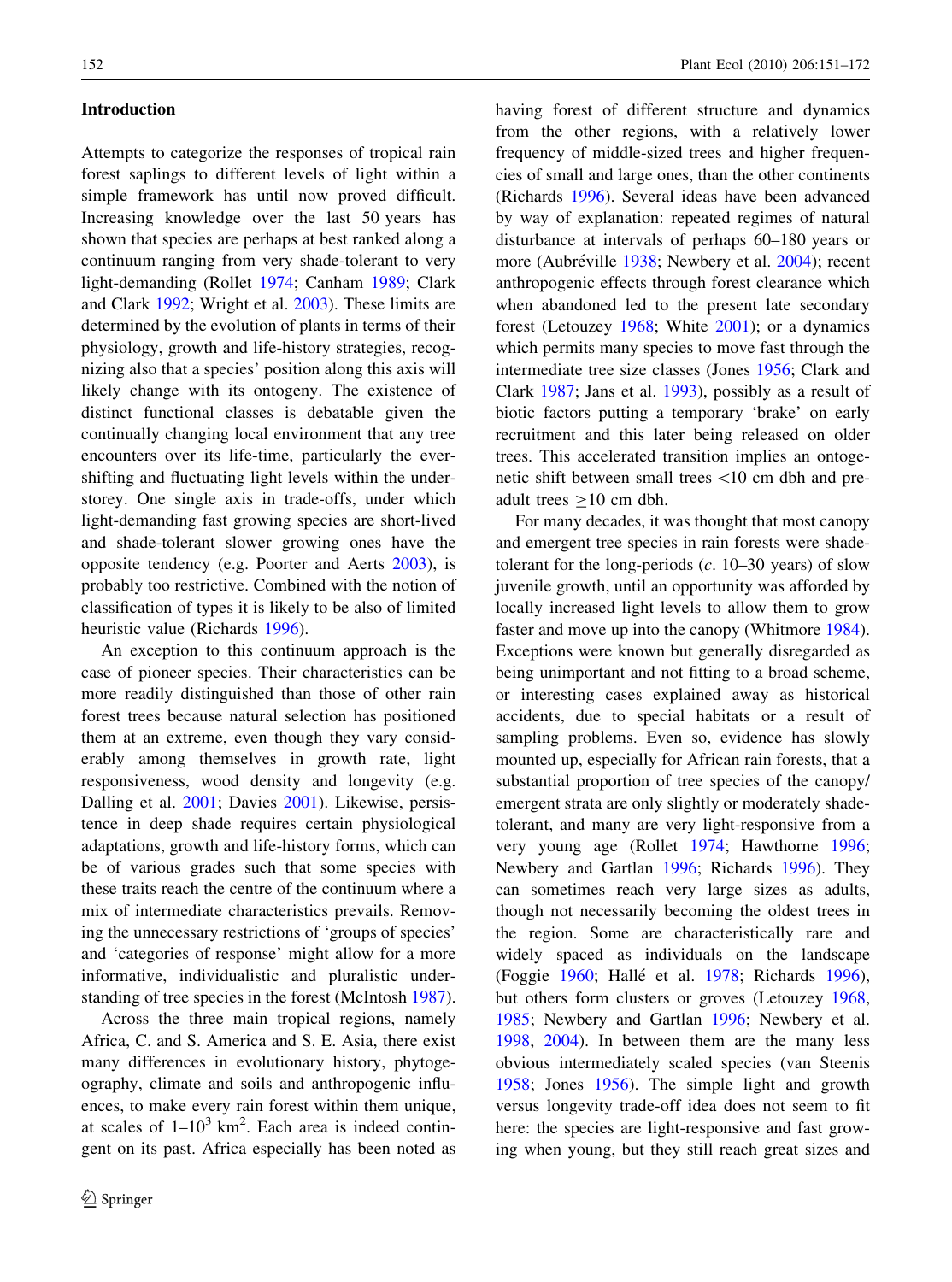ages. Any trade-offs existing—in a narrow sense defined for seedlings and saplings (e.g. Gilbert et al. [2006\)](#page-20-0)—are likely better represented within a framework of more than two dimensions when considering larger saplings, and juvenile and adult trees.

The main line of reasoning behind the lightresponding/fast growth and short life versus shadetolerant/slow growth and long life has been that the fast height growth necessary to outpace neighbours was built on light-weight ('low-cost') stems (structures of low wood density) as opposed to slower growth in the understorey leading to heavier and stronger ('high-cost') stems (high wood density; Chave et al. [2006](#page-19-0); King et al. [2006\)](#page-20-0). The former would not be substantial enough for the load of large, long-lived forest trees, compared with the latter (Muller-Landau [2004](#page-20-0)). In the intermediate situation, a relatively light-responsive species in early life (not as fast as a pioneer proper), which then need to build wood strong enough to support a large tree later, would need either continuous above-average light levels or repeated and substantially elevated periods at intervals to realize this strategy. This could come about from several local disturbances around saplings and young trees over time, or it might be achieved by tiding over periods of insufficient light through access to necessary carbon-based resources for growth from elsewhere or both.

This additional carbon source could be other large and better illuminated neighbours linked via a network of ectomycorrhizal hyphae (Newbery et al. [1988,](#page-20-0) [2000;](#page-20-0) Simard et al. [1997,](#page-21-0) [2002;](#page-21-0) McGuire [2007](#page-20-0); Teste and Simard [2008](#page-21-0)). Not all large-emergent species in Africa are ectomycorrhizal, however. Those forming large scattered emergents mostly are not. They do often have wind-dispersed seeds though, which helps them reach establishment sites far further away than non-wind-dispersed species. Their rareness is testament to the presumably very high losses of seeds and seedlings in the understorey with only very few seedlings and saplings, by chance, having the several putative releases of growth (Alexandre [1989](#page-19-0)). The alternative life-history is shown by the ectomycorrhizal caesalps, which have a strong propensity to form dense non-persistent patches (Letouzey [1968,](#page-20-0) [1985;](#page-20-0) Newbery et al. [1997](#page-20-0), [1998\)](#page-20-0), in which the mycorrhizas would be of likely great benefit to maintaining some growth during crucial periods of low-light intensity in the understorey. For African

tropical forests at least, the simple axis discussed at the start needs at least one major branch or second dimension within its non-pioneer part. By contrast, persistent monodominance among tropical trees (Connell and Lowman [1989](#page-19-0); Hart et al. [1989;](#page-20-0) Torti et al. [2001\)](#page-21-0) involves high and sustained tolerance of low light levels in the understorey with gradual replacement of adults over time (e.g. Gérard [1960](#page-20-0); Hart [1995\)](#page-20-0).

Support for the ecological importance of long-lived light-demanding trees species in African forests, and the hypothesized role of ectomycorrhizas, is presented here through a study of the sapling dynamics of Microberlinia bisulcata A. Chev. (Caesalpinioideae,  $Legendre{Legumino}$ sae = Fabaceae) in Korup National Park, Cameroon. This species reaches ages of typically 200–300 years in Korup, occasionally  $>350$  years (unpubl. data). Following from the above arguments, it is not possible to categorize this species in a satisfactory manner (nor its co-subfamilial associates Tetraberlinia bifoliolata (Harms) Hauman and T. korupensis Wieringa (formerly, T. moreliana Aubr. in Korup). M. bisulcata appears not to be a 'non-pioneer light demander' as defined by Hawthorne ([1996](#page-20-0)), because '…of the[ir] assumed tolerance of or requirement for shade as seedlings…'. The scheme of Poorter et al. [\(2006](#page-21-0)) included a long-lived pioneer category but the age threshold to short-lived pioneers was only 30 years and wood density  $0.47 \text{ g cm}^{-3}$ , both set too low for really large and long-lived tree species. Being a 'non-pioneer' in the classification of Swaine and Whitmore ([1988\)](#page-21-0) and Whitmore [\(1989](#page-21-0)) is in any case not so informative: likewise M. bisulcata is not a nomad in the classification of van Steenis [\(1958](#page-21-0)) as it is often locally highly abundant. Oldeman and van Dijk [\(1991](#page-21-0)) proposed a scheme of 'strugglers' and 'gamblers' which, whilst acknowledging mixed or intermediate strategies, did not allow for a full flexibility of response with ontogeny. Hallé et al. [\(1978](#page-20-0)) and Richards [\(1996](#page-21-0)) were both aware of a wide range in traits that could lead to the largeemergent tree life-style, though they did not suggest any common scheme.

At the end of a discussion about pioneer versus non-pioneer trees, Turner ([2001,](#page-21-0) p. 246) wrote: 'The relative abundance of giant invaders in the rain forests of West Africa (…) has tantalized many ecologists into seeking an explanation'. Whilst some of these species may be invasive—as opposed to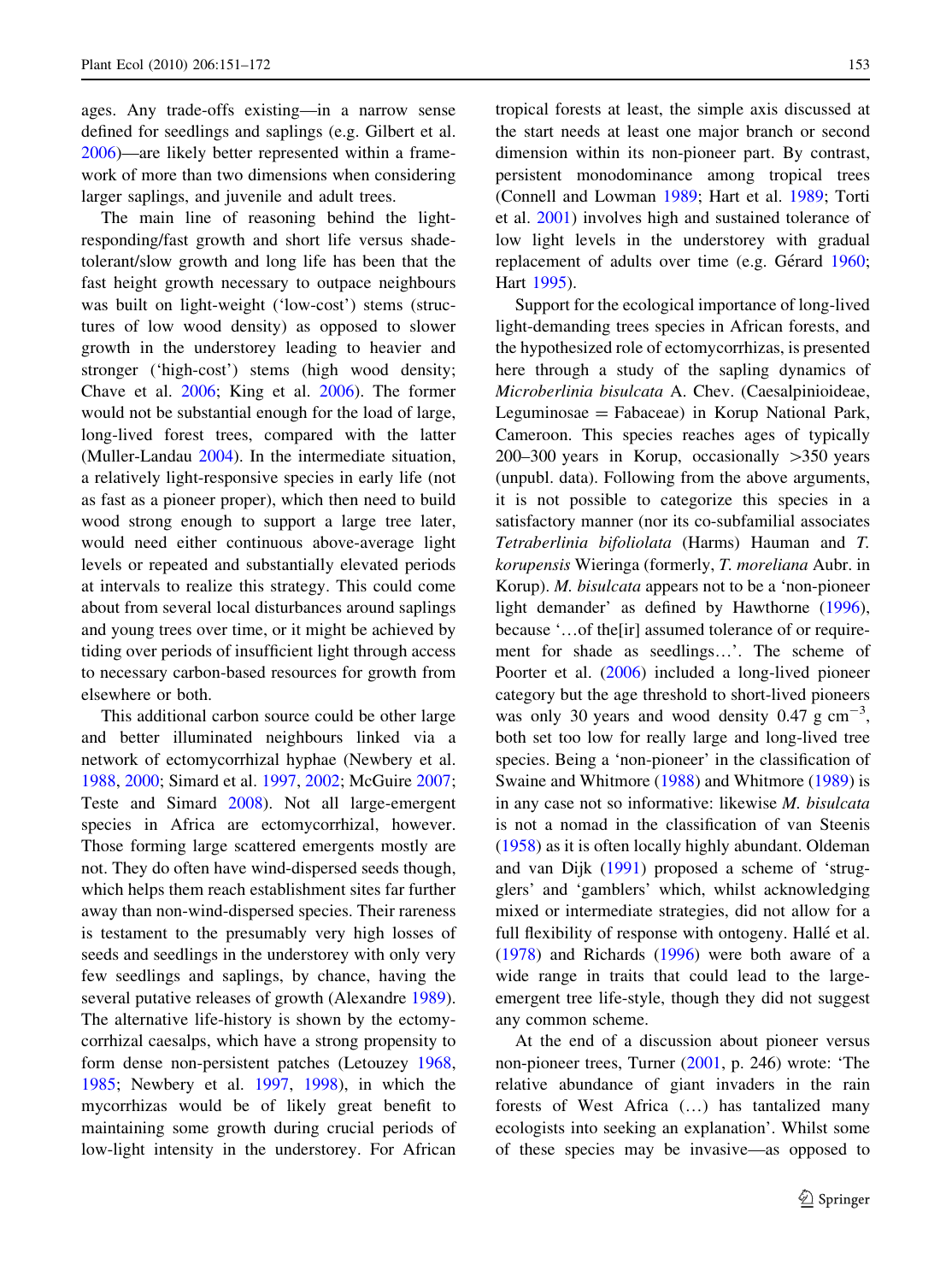being a regular feature of the natural long-term forest dynamics (sensu van Steenis [1958\)](#page-21-0), the observation highlights an intriguing problem, the solution to which can surely lead to a deeper and more realistic understanding of the wide range of traits shown by tropical rain forest trees.

The specific aims for this article concerning M. bisulcata were thus (1) to quantify the very low survival of seedlings to the sapling stage (recruitment problem), (2) to estimate the density and growth of saplings with respect to distance to conspecific adult trees (restriction problem), (3) to assess the replacement potential with respect to stand dynamics (maintenance problem) and (4) to place this species in the context of other African forest trees' lifehistory strategies (classification problem). From the outset, the intention was not to test the hypothesis of Janzen ([1970\)](#page-20-0) and Connell [\(1971](#page-19-0)) per se, but to tackle the wider phenomenon of establishment near to versus away from parent trees, of which the hypothesis could be a part. Two central points will emerge from the findings: (1) even where parents are ectomycorrhizal preferential establishment away from them may be an apparent Janzen–Connell effect caused by differential rates in adult tree mortality and increases of light level in gaps, and (2) survival of seedlings to saplings in subsequent periods of low light levels might depend on support through long-distance ectomycorrhizal links to these parents.

#### Methods

Field data collection

## Forest plot

Within an 82.5-ha permanent plot, the 'P-plot' in the southern part of Korup National Park, Cameroon (Gartlan et al. [1986](#page-20-0); Newbery et al. [1988\)](#page-20-0), all trees  $\geq$ 50 cm stem diameter ('large' trees) had been mapped, measured, tagged and identified in 1991 (Newbery et al. [1998](#page-20-0)). Mapping of surrounding large M. bisulcata trees in the grove, of which the plot was a central and large part, had been completed in 2000 (Newbery et al. [2004](#page-20-0)). However, stem diameter measurements were only partial at the time of this sapling study and they were done later in 2005 using a relascope, when the plot was re-enumerated. Of the 1651 large trees in the P-plot in 1991, M. bisulcata numbered 294 (17.8%), T. korupensis 279 (16.9%), T. bifoliolata 195 (11.8%), Didelotia africana 61 (3.7%), Berlinia bracteosa 42 (2.5%) and Anthonotha fragrans 25 (1.5%). The count of M. bisulcata became 292 in 2005 (nine deaths, seven recruits). Additionally, 42 large trees of this species occurred in the area caused by extending the plot 50 m on all sides (105 ha). For *M. bisulcata*, practically all large trees so defined would have been adults (Newbery et al. [2004](#page-20-0)). Mean nearest-neighbour large tree distance for *M. bisulcata* was 22.0 m  $(n = 294,$ range 1.4–72.8 m, median 18.8 m). Between 1991 and 2005, the rate of annualized mortality of all large trees was 1.42%, for M. bisulcata it was 0.22% and for other species 1.71% (D. M. Newbery and X. M. van der Burgt, unpubl. data).

# Sampling of saplings

Of the 330 subplots  $(50 \text{ m} \times 50 \text{ m})$ , 42 in permanently wet areas (swamps, large streams and edges of rivers) and 35 bordering unmapped areas outside were excluded. The remaining subplots were ranked into eight classes based on the basal area of large trees of M. bisulcata and 64 of them were chosen, in a stratified random manner to achieve an even spread of sampling. Finally, within each chosen subplot a half-subplot (25 m  $\times$  50 m) was selected at random from the four orientations possible. Eight of these last were replaced in the field on finding they had largish areas with streams, a river or open and low-swamp vegetation, though one half-plot did have a large tree fall. The status of these excluded half-subplots was double-checked in November 2008. The plot area sampled was 8 ha or 9.7% (see Supplementary Electronic Materials for P-plot map and sample layout). The advantage of using randomly placed (half-) subplots at distances 2- to 3-fold greater than tree–tree distances for M. bisulcata, compared with a fully enumerated grid, was that adjustment for spatial autocorrelation was obviated.

Inspection of the grove map showed that 15 of the half-subplots lay in the outermost border of subplots, and seven of these were at, or within 50 m of, the edge of the grove (defined by trees of M. bisulcata  $\geq$ 50 cm stem diameter). To minimize the confounding effect of grove edge, these half-subplots were not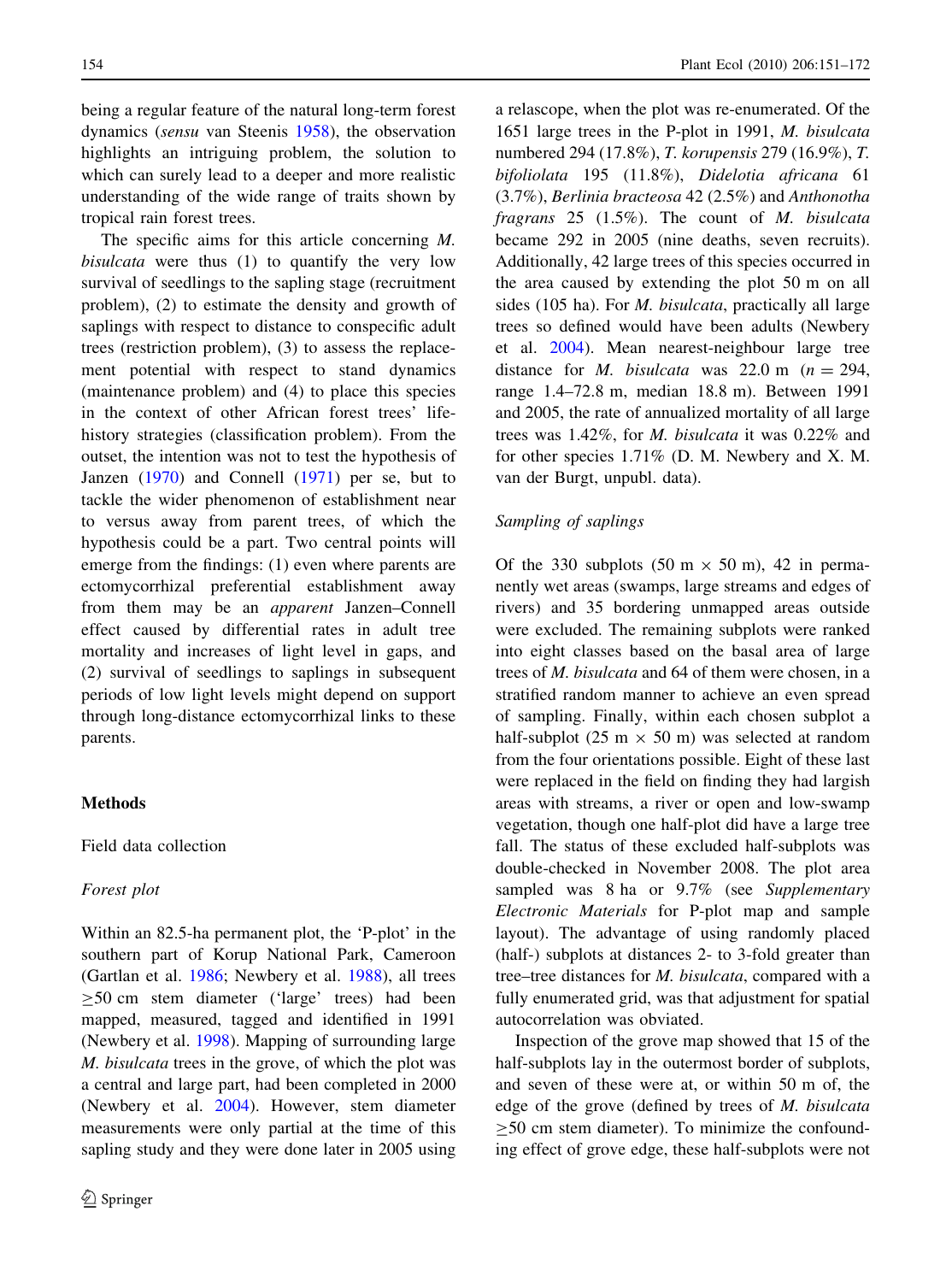used in the main analysis that follows, only in a supporting role. The 49 half-subplots within the 62 ha so-defined may be viewed as being fully inside of the grove. Relating to the grove complex mapped in Newbery et al. [\(2004](#page-20-0)), 18 half-subplots fell in subgrove II (western part of the P-plot) and 31 fell in sub-grove III (eastern part), these separated by a river and a swampy area. Adding the border samples, the sub-groves II and III had 19 (one more since this part was largely precluded in the setting up) and 35 halfsubplots, respectively.

In one of the areas of highest densities of saplings of *M. bisulcata* in the P-plot, a 4-ha block (200 m  $\times$ 200 m) was demarcated inside of and abutting the eastern border. All saplings were mapped and measured as in the half-subplot sampling. The survey half-plots constituted 9/32 of this block (28%).

## Sapling measurement

Fifty-five small saplings  $\geq 1$  m relaxed height, but  $\leq$ 1 cm dbh (diameter at a breast height of 1.3 m) and 32 large saplings  $1 - 10$  cm dbh of *M. bisulcata* (exceptionally one sapling of 0.9 cm dbh) were censussed 5–30 January 2003 (mean 17 January). Height (ht) and number of leaves (nlv) were recorded for small saplings, and dbh (callipers or a thin tape), with a subsample of heights for large ones. Survivors were remeasured around 16 March 2004  $(interval = 1.16 \text{ years}).$ 

The tagged populations were remeasured on two further occasions, on 4 December 2005 and 29 October 2007 (median of 17 October and 9 November) for nlv in addition to ht for small saplings, and dbh again for large saplings. Times of measurement from the start were thus 0.0, 2.88 and 4.78 years. Annualized mortality  $(m<sub>a</sub>)$  was calculated for saplings, and absolute (agr) and relative growth rates (rgr) in ht and nlv for small saplings and in dbh for large saplings. Four-ha block subplots were remeasured only in 2007 (dbh on a few block saplings was measured at 1.0 m), and a subsample had ht recorded.

## New seedling shadow

For an estimate of the seedling shadow soon after establishment, new seedlings resulting from the previous 2004 mast fruiting had been counted in a 15°-segment away from the centre of each of three

large M. bisulcata trees in August–September 2004. Segments needed to have sufficient seedlings, and again free of seed input from other trees—a condition hard to find. Each segment was divided into three smaller ones of  $5^\circ$ , and then divided from tree centre to periphery, into 1-m wide radial intervals; counting was extended until no further individuals were found for 10 m. Position of crown edge was also recorded. Two of the trees were from within the P-plot and one outside of it, but within the grove. Their mean stem diameters (above buttress) and corresponding heights were 131 cm (range 125–142 cm) and 43.7 m (41.3– 47.1 m), which were very close to those of a sample of 15 canopy individuals in a recent architectural study,  $137 \pm 9$  and  $44.3 \pm 1.4$  m (Newbery et al. [2009\)](#page-21-0), although the mean diameter was little larger than the mean of the 2005-enumerated trees  $\geq$ 50 cm stem diameter (117  $\pm$  2 cm). The seedling shadow trees can be reasonably taken as being representative of the larger M. bisulcata trees in the plot despite the small sample size.

## Seedlings at the grove edge

All of the nine trees of M. bisulcata (diameter  $\geq$ 130 cm) on the eastern and north-eastern edges of the main grove were selected. The aim was to determine how far away from adults seedlings could establish. Grove edge was defined by trees being not  $>200$  m apart and other trees inside of them making a concavity. In a perpendicular-to-edge transect to each tree, of width 10 m and extending outwards by 100 m, all seedlings of *M. bisulcata* were recorded (8–22 December 2002) in 1-m intervals, and their relaxed ht and nlv recorded.

## Seedlings and saplings in a large gap

In the wet season of 1999 (July–October) an area of  $c$ . 1.5 ha 500 m south of the P-plot within the grove experienced a wind-throw which brought down c. 30 trees with stem diameters  $> 50$  cm, but none were M. bisulcata which were left surrounding the gap. The fallen trees had a fan pattern indicating a gust coming with a thunderstorm. Seven well-separated quadrats of c. 4 m  $\times$  5 m in and around the perimeter of the gap area were demarcated in places where the density of M. bisulcata seedlings was highest. Most seedlings almost certainly originated from the most recent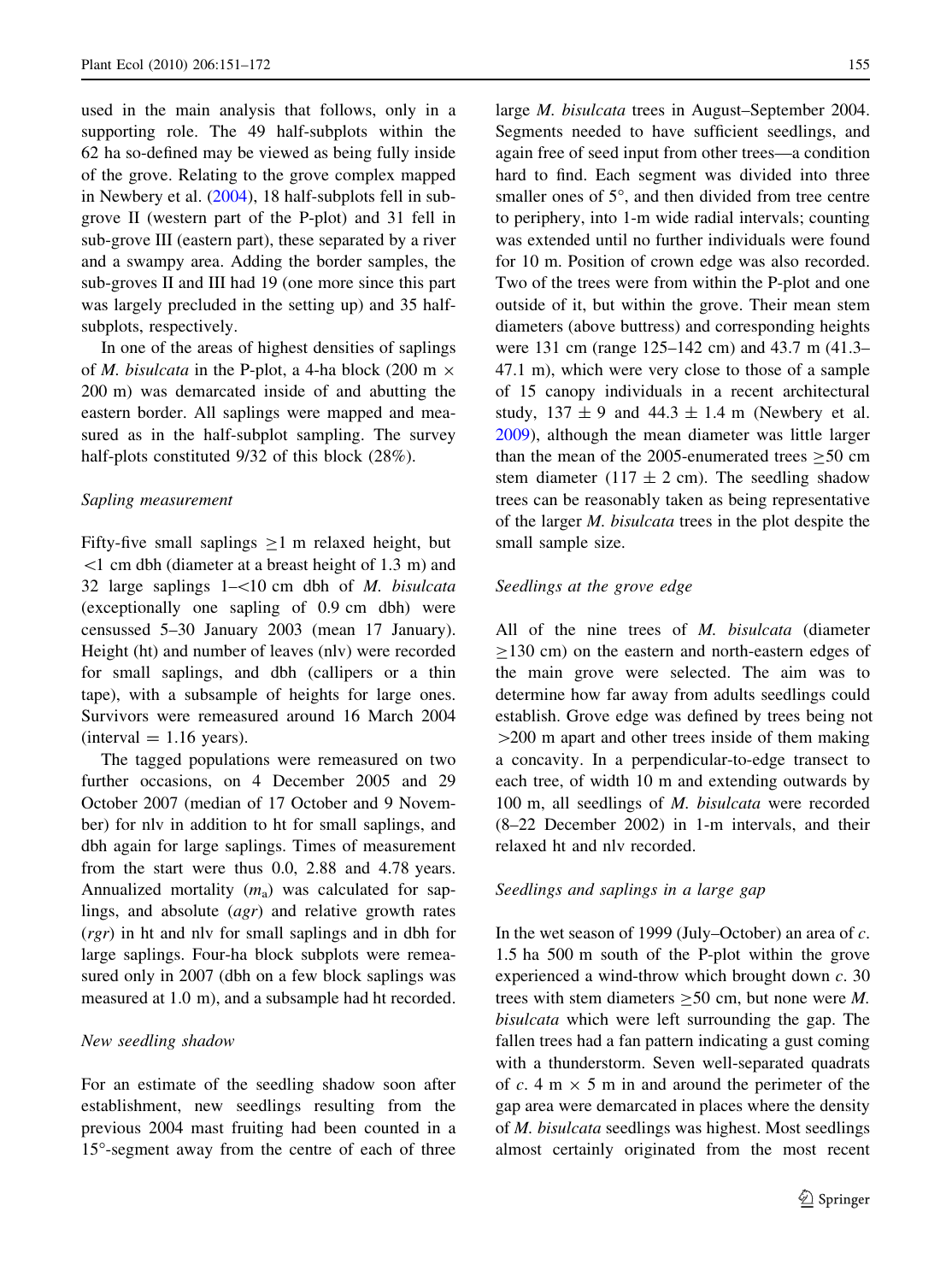masting in 1998. This small opportunistic study provided the possibility to follow a rare event (once in c. 20 years to our knowledge). Seedlings were tagged and measured for ht and nlv around 15 March 2000. Recording of alive/dead status and remeasurement of ht and nlv were made on 16 June 2000, mid-October 2001 and 2 April 2008. In and around the gap, 12 saplings of *M. bisulcata c.*  $\geq$ 0.8 cm dbh were tagged in March 2000. Their dbh and ht were recorded then and in March 2003. Final dbh was measured on 15 May 2008.

## Data analysis

## Sapling neighbourhood

Distances from saplings to large trees, and their basal areas in the neighbourhoods, were compared with random locations from Monte-Carlo simulation in two principal ways. The first was to consider only saplings which were inside of the bordering subplots, so that the distance of any sapling was at least 50 m from the plot edge ( $n = 63$ ). This permitted for every sapling a neighbourhood area of  $\leq 50$  m radius to be found, in which all large trees were identified. The second was to use the complete plot and sapling sample with the *M. bisulcata* trees mapped up to 50 m outside of it ( $n = 87$ ).

Minimum distances to the nearest large trees of all species, *M. bisulcata*, *T. bifoliolata* and *T. korupen*sis, of the two Tetraberlinia spp., or of any ectomycorrhizal spp., were found. Basal areas of these species, two Tetraberlinia species combined, and all ectomycorrhizal species were computed for areas of radius 10–50 m in 10-m intervals around each sapling. The maximum distance of 50 m, besides being the subplot dimension giving an average density of *M. bisulcata* of one large tree per subplot, was intermediate between the average M. bisulcata tree–tree distance (30 m) and the main maximum extent of dispersal (70 m).

The same variables were calculated for points randomly located across all subplots and half-subplots, which were not excluded or replaced in the setting up of the sampling. A further condition was that a random location could not be within 1.0 m of the centre of a large tree. As many random points as saplings  $(n = 87)$  were chosen: the procedure was repeated 199 times using a FORTRAN77 program.

When means of sapling values lay outside the ranges of the first 19, 49, 99 and 199 simulated values (inference procedure based on order statistics) the null hypothesis of no neighbourhood effect was rejected at  $P = 0.05, 0.02, 0.01$  and 0.005, respectively. (The central limit theorem in statistics assures that the means of these approximately Poissonshaped distributions will themselves follow a Gaussian distribution.) Analyses were repeated using small saplings, i.e. those with stem dbh  $\langle 2 \text{ cm } (n = 72,$ and of which 54 were inside of the bordering subplots). Standard statistical techniques for spatial data were not applicable because saplings were not fully mapped.

## Extension and grouping

In similar randomization tests using the later-completed grove maps of large M. bisulcata trees, either the large trees of 1991 or of 2005 within the main plot could be combined with those recorded outside in 2005. Further, the large trees of 2005 inside of the 50 m bordering subplots, could also be utilized as an alternative to the first approach. Records of mortality in 2005, for the period since 1991, allowed tests of distance to and neighbourhood basal area of alive and dead 1991-enumerated trees separately. Analyses were again repeated for small saplings.

The frequency distribution of the number of saplings in the 64 half-subplots differed significantly from that expected of a Poisson distribution with a mean of 1.25 ( $P < 0.001$ ). To remove the effect of aggregation, and thus spatial non-independence, all saplings were classified by their  $x$ - and  $y$ -coordinates using a centroid sorting agglomerative algorithm based on Euclidean distance (Greig-Smith [1983](#page-20-0)). Saplings, which were  $\leq 40$  m apart (the y-axis 'distance' value of the dendrogram), were grouped and their average coordinates found. The distance 40 m is close to the mean of half-subplot length and breadth (37.5 m). This led to 30 sapling groups with the following compositions: 10 (of 1 sapling), five (2), five (3), three (4), six (5) and one (of 10 saplings). Repeated randomization tests used, first, the 21 groups located inside of the 50 m bordering subplots and all spp. of large tree, and second, all groups using the 1991-, or 2005-recorded, large trees of M. bisulcata in the whole plot and recorded in 2005 in the extended area. Mean number of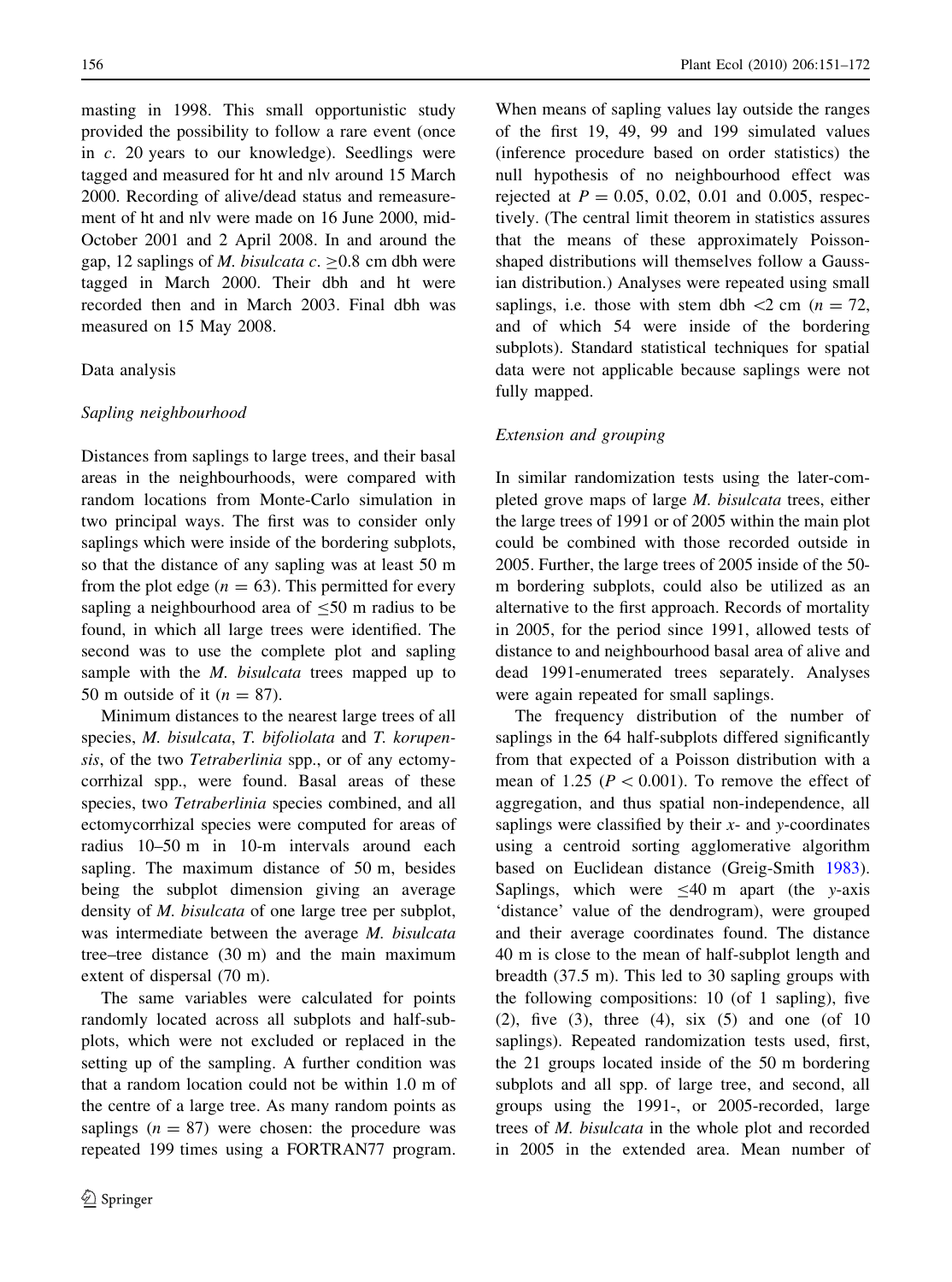<span id="page-6-0"></span>saplings per half sub-plot within the border was 1.29.

#### Corroborative testing

A second permanent plot, the 'NW-plot' of 56.25 ha (750 m  $\times$  750 m) set up in 2003 (see Newbery et al. [2004\)](#page-20-0), afforded the possibility of an independent test of the sapling frequency-with-distance hypothesis arising from the P-plot analysis. Inside of the 50-m border of subplots, and ignoring those areas with rivers, streams, permanently wet (swampy) ground (based on a fine-scale map of 2003), all half-subplots (both E–W and N–S orientations) were selected in turn across the whole of the NW-plot. The  $25\text{-m} \times 50\text{-m}$  area of each covered a 5 m grid of  $6 \times 11$  points. For each point distance to the nearest large tree of M. bisulcata (mapped 2003) was determined, and the 66 values categorized into (1)  $\langle 20, (2) 20$  to  $\langle 40, (3) 40$  to  $\langle 60, (4) 60$  to  $\langle 80,$  and  $(5) \geq 80$  m, to give a frequency table for each halfsubplot. All potentially suitable half-subplots were then ranked in two ways: first using the frequencies in class  $1$  (= 'near' to *M. bisulcata*), and then second using those in class  $3$  (='far' from *M. bisulcata*). (Classes 4 and 5 had very low frequencies.) The first 14 half-subplots (not sharing a border or overlapping with a previously chosen one) had frequencies of 66 down to 62 (0–4 in class 2, none in higher ones). Likewise, 13 half-subplots could be found with maximally 51 down to 41 points in class 3 (none in class 1, 3–19 in 2 and 1–20 in 4, none in 5). Here an additional selection rule was applied that once the stepping reached 43/66 points in class 3, further halfsubplots had to have a frequency in class 4 greater than that in class 2.

Between 4 and 6 November 2008, the halfsubplots were completely searched for saplings of M. bisulcata of minimum ht 1 m or 1 cm dbh (maximum 10 cm dbh), and each was tagged and measured for ht and/or dbh. In just once case was the half-subplot overlapping a previously unnoticed small area of swamp, and it was accordingly moved east by 30 m. Recalculation of its grid neighbourhood distances showed that it had only 29 points in class 3, 35 in class 2 and 2 in class 1 (making the test more conservative). One selected half-subplot in part had evidence of an old gap. The total area sampled was 3.375 ha.

#### Results

#### Sapling distribution

## Sapling sizes

From surviving large saplings, plus a supplementary sample of those recorded in 2007, the relationship ht (cm) =  $85.6 + 151$  dbh (cm) was derived ( $n = 21$ ,  $F = 68.3, P < 0.001, r<sup>2</sup> = 0.77$ ; and this was used to convert the 2003 dbh measurements to ht. Decline in frequency with height class was very steep (Fig. 1a): it could not be linearized by either single of double-logarithmic transformation. An approximate height threshold for saplings below and above



Fig. 1 Size and foliage distributions of sampled saplings of M. *bisulcata* in Korup in 2003. (a) Frequency of heights ( $n = 87$ ): fine hatching represents the small saplings for which height was measured directly, coarse hatching the large saplings for which dbh was measured and converted to height. (b) The relationship between number of leaves and height for small saplings  $(n = 55)$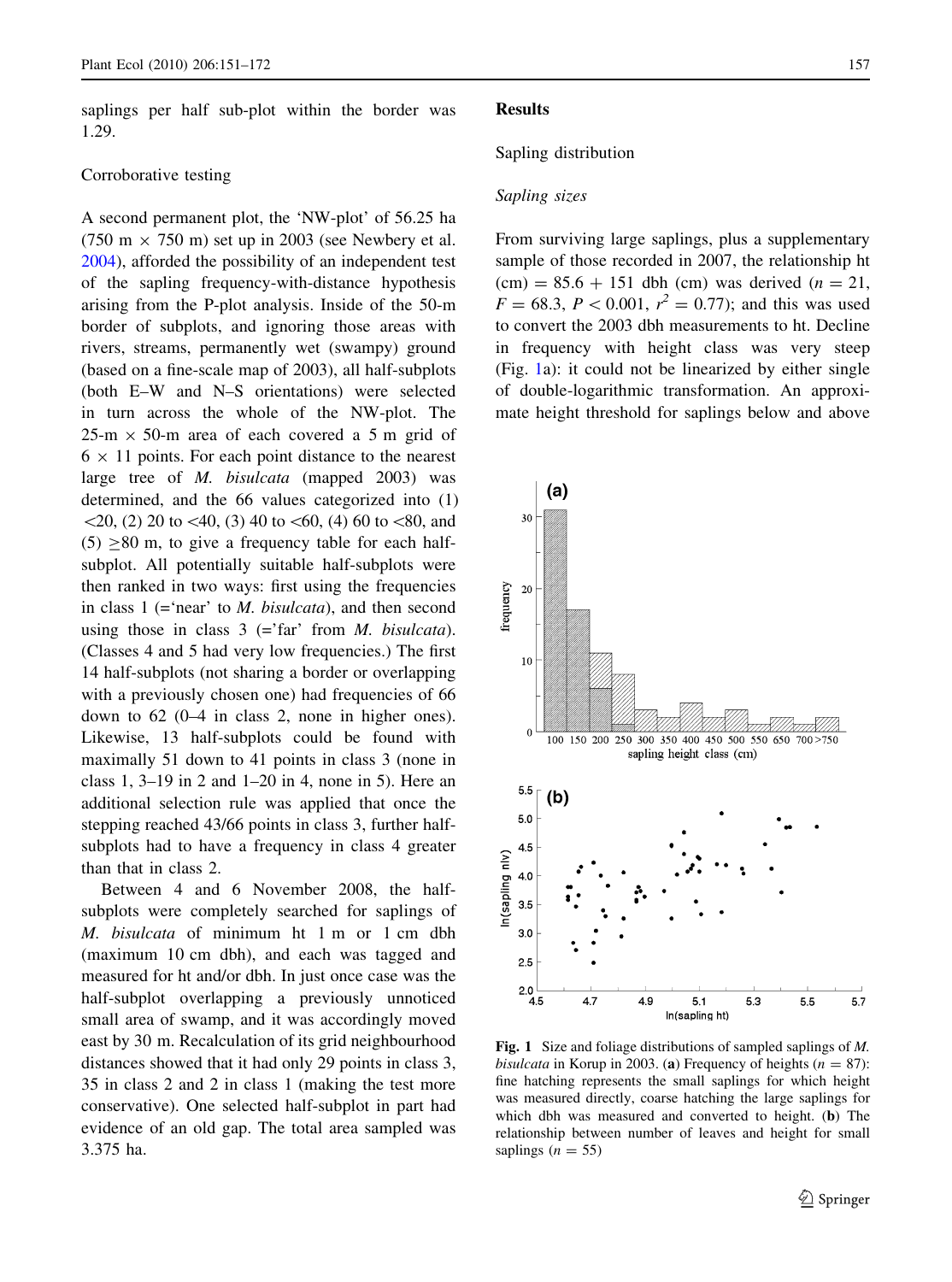<span id="page-7-0"></span>1 cm dbh is 250 cm. Those of 5 cm dbh reached over 8 m. Mean (±SE) ht for small saplings in 2003 and 2004 were  $145 \pm 5$  and  $154 \pm 6$  cm ( $n = 51$ ; two deaths, two missing data) and mean dbh correspondingly 2.31  $\pm$  0.26 and 2.40  $\pm$  0.27 cm (n = 31, one death), respectively. Values for the samples within the bordering subplots were very similar. Height and nlv (logarithmically transformed) were significantly positively correlated  $(r = 0.625, df = 53,$  $P < 0.001$ ). The spread in nlv remains constant across the ht range at a considerable  $c$ . 1.5 log-units, or a 4.5-fold change (Fig. [1b](#page-6-0)). Sample representation is analysed in the Supplementary Electronic Materials appended to this article.

#### Sapling neighbourhood

Saplings of *M. bisulcata* were not significantly further from any tree (i.e. all spp., Fig. 2a), but the basal areas of all tree species around them was marginally significantly lower than around random locations (Fig. [3](#page-8-0)a). Saplings were located highly significantly further away, however, from conspecific large trees ( $P < 0.005$ , Fig. 2b), and highly significantly closer to those of T. korupensis, than to random locations ( $P \lt 0.005$ , Fig. 2d). There was no significant difference for *T. bifoliolata* (Fig. 2c). Correspondingly, basal areas of large trees of M. bisulcata within radii of 10–50 m of saplings were



Fig. 2 Frequency distributions of distances (bars) from saplings (inside of the 50-m border) in P-plot ( $n = 63$ ), to the nearest large tree ( $\geq$ 50 cm stem diameter) of (a) all trees (i.e. any sp.), and those of  $(b)$  *M. bisulcata* (Mb),  $(c)$  *T. bifoliolata* (Tb), (d) T. korupensis (Tk), (e) the two Tetraberlinia spp. together (TT), and (f) all (i.e. any of the) ectomycorrhizal spp.

(ecto); together with Monte-Carlo-simulated sets of locations (lines), proportionally rescaled to sum to the observed sample size  $(n = 199)$ . In *square brackets* in each panel: mean distances for saplings and simulated locations, respectively, and the significance of the difference  $(*** P < 0.01,$ \*\*\*\*  $P < 0.005$  and otherwise not significant  $P > 0.05$ )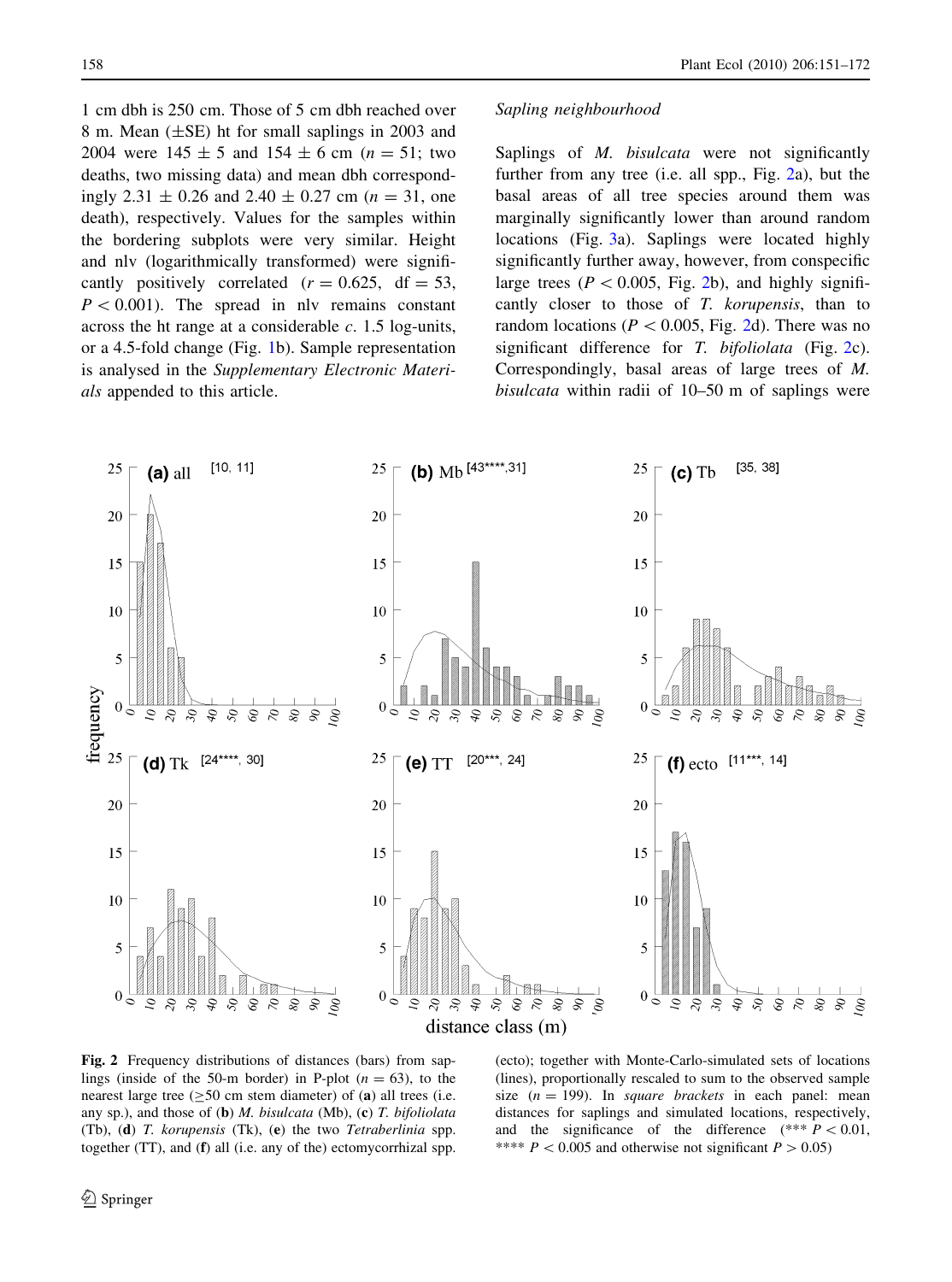<span id="page-8-0"></span>highly significantly lower ( $P < 0.005$ ) than those around random locations, by a factor of c. 4-fold at 10 m, nearly 7-fold at 20 m, and 2- to 3-fold at 30– 50 m distance (Fig. 3b). Basal area differences for T. korupensis were significantly higher at 20–50 m around saplings than around random locations  $(P = 0.02{\text -}0.005,$  Fig. 3d), but they were weak and insignificant for T. bifoliolata (Fig. 3c). Accordingly, the (minimum) distance from saplings to either of the Tetraberlinia spp. (Fig. [2e](#page-7-0)) was shorter than to random locations ( $P < 0.002$ ) and basal area differences of the Tetraberlinia species together were intermediate and significant at  $20-40$  m ( $P = 0.02-$ 0.005; Fig. 3e). Ectomycorrhizal trees showed a similar non-significant pattern to all trees (Fig. 3f), yet distance to any ectomycorrhizal tree was shorter for saplings than for random locations (Fig. [2](#page-7-0)f,  $P < 0.01$ ).

For the whole plot area (with border subplots,  $n = 87$  saplings), the large *M. bisulcata* trees outside of it were used as neighbours. Results strongly confirmed the greater distance to (42 vs. 32 m,  $P < 0.005$ ), and lower basal area around (Fig. [4a](#page-9-0)), M. bisulcata saplings compared with the random locations (mostly at  $P < 0.005$ ). Replacement of these 1991-recorded large trees by 2005 ones led to a smaller difference in distance (36 vs. 31 m,  $P \le 0.01$ ,  $n = 87$ ), although basal area differences for radii of 10–50 m remained very much the same  $(P<0.002)$ . Further, when 2005-trees were used as neighbours to saplings within the border  $(n = 63)$ , the difference in distance (34 vs. 30 m) became non-significant, yet



Fig. 3 Mean basal areas of large trees  $(>50 \text{ cm} \text{ stem})$ diameter) in 10-m radial increments between 10 and 50 m around saplings ( $n = 63$ , inside of the 50 m border) in P-plot (hatched bars) and the same for Monte-Carlo-simulated sets of locations ( $m = 199$ , open bars): (a) all tree spp., (b) M. bisulcata (Mb), (c) T. bifoliolata (Tb), (d) T. korupensis (Tk),

(e) the two Tetraberlinia spp. together (TT), and (f) all ectomycorrhizal spp. (ecto). Asterisks indicate the level of significance of the difference between observed and simulated neighbourhoods (\*  $P < 0.05$ , \*\*  $P < 0.02$ , \*\*\*  $P < 0.01$  and \*\*\*\*  $P < 0.005$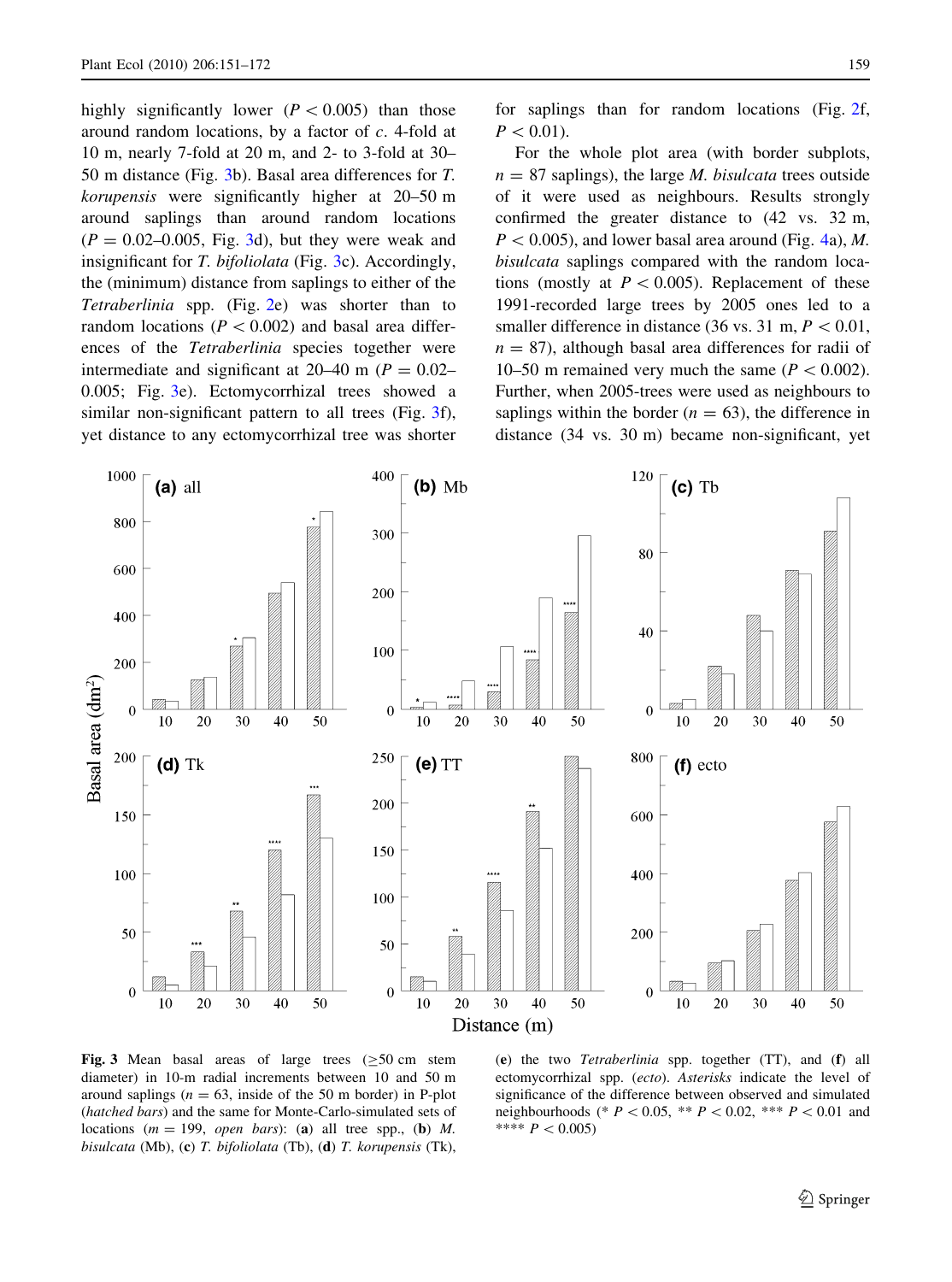<span id="page-9-0"></span>basal area differences remained large and significant  $(P = 0.01 - 0.005)$ . The likely reason in the last two cases was that 11 saplings gained, as their new nearer-neighbours, trees which had recruited into the  $\geq$ 50 cm size class by 2005. And, since these recruits had minimal basal areas compared with larger trees in the rest of the stand, differences in basal areas changed very little between 1991 and 2005.

## Neighbourhood of grouped saplings

Using average locations of the groups of saplings inside of the border subplots, the central result for M. bisulcata large trees was maintained, although the difference in distance (40 vs. 32 m) was non-significant—probably due to the smaller sample size  $(ng = 21)$ . Differences in basal area were significant at 20–30 m ( $P < 0.002$ ), but were less pronounced and less significant at radii 10 and 40– 50 m (Fig. 4b). The same difference in distance to nearest M. bisulcata was more significant when all cluster points (40 vs. 32 m,  $P < 0.02$ ,  $ng = 30$ ) were considered although this lessened when 2005 tree data replaced 1991 ones for saplings within the border subplots (37 vs. 31 m,  $P < 0.02$ ,  $ng = 21$ ). In all three tests using grouped sapling locations, basal area differences between sapling and random locations were very similar, and consistently highly significant  $(P < 0.002)$  for radii of 20–30 m  $(P<0.002$  also for 40 m in cases involving all



Fig. 4 Mean basal areas of large trees  $( \geq 50 \text{ cm} \text{ stem})$ diameter) in 10-m radial increments between 10 and 50 m around saplings in P-plot ( $n = 63$ , *hatched bars*) and the same for Monte-Carlo-simulated sets of locations ( $m = 199$ , open *bars*): (a) *M. bisulcata* (Mb) with the 50-m border ( $n = 87$ ), (b) M. bisulcata in grouped locations within the border

 $(ng = 21)$ , and within the 50-m border  $(n = 63)$  for  $(c, f)$ alive and dead trees of all spp.,  $(d)$  A. fragrans (Af) and  $(e)$  D. africana (Da). Asterisks indicate the level of significance of the difference between observed and simulated neighbourhoods  $(* P < 0.05, ** P < 0.02, ** P < 0.01 \text{ and} *** P < 0.005)$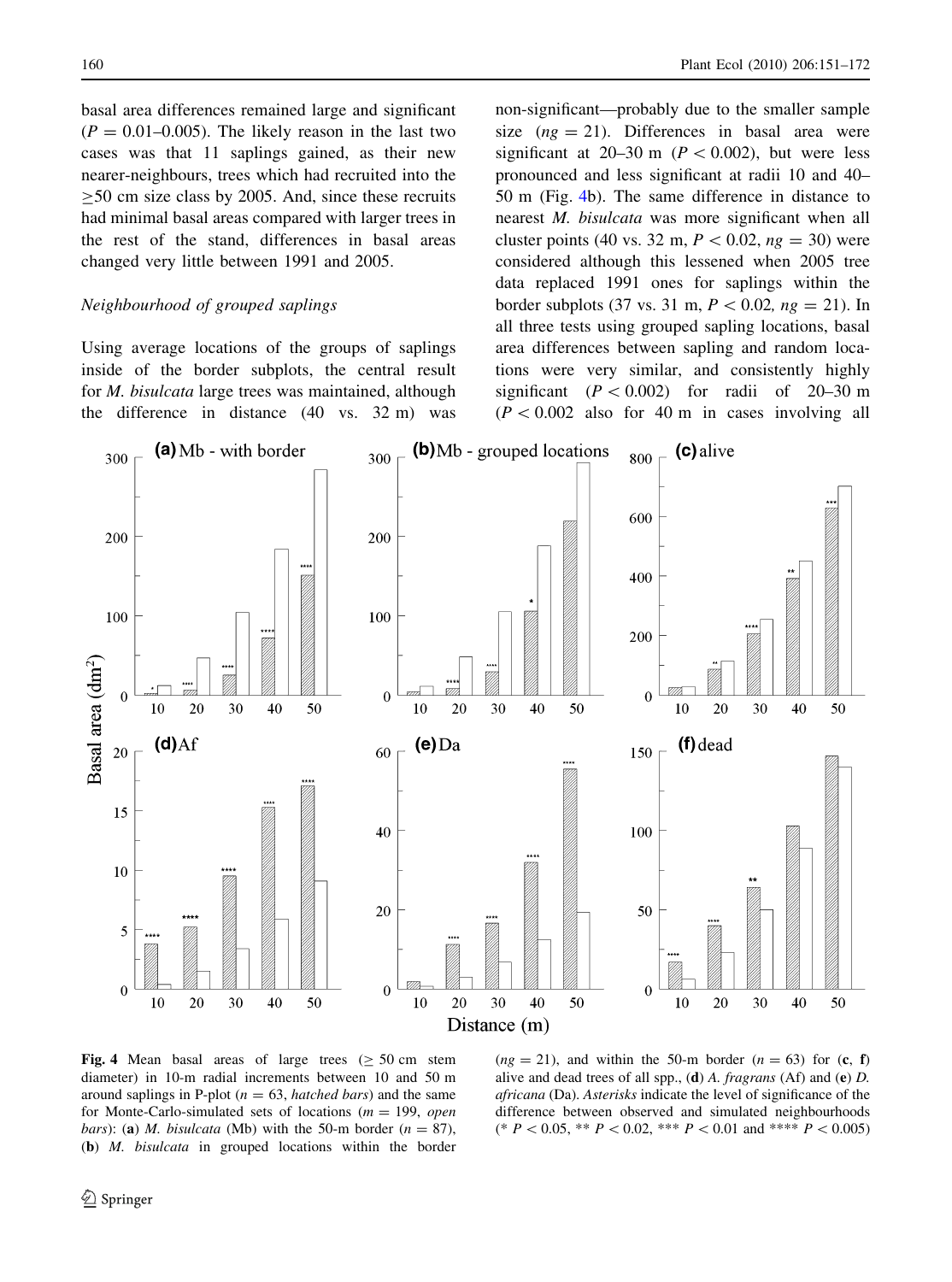sapling groups and the 2005 data within the bordering subplots; cf. Fig. [4b](#page-9-0)). The effect declined from  $c$ . 8fold, through 4-fold, to 2-fold, and finally 1- to 2-fold at 50 m (same cases at  $P < 0.005$ ). The large trees recruited in 2005 had much less influence than they did for individual saplings, since these trees were mostly close to clusters of saplings that became single locations. The zone of influence of large M. bisulcata trees appeared then to lie within a circle of radius c. 30 m.

# Conditional and other neighbourhoods

Using only saplings and random locations  $\geq 30$  m from a large M. bisulcata tree, showed two main results: first, apart from three isolated and scattered cases of significance, M. bisulcata saplings did not differ significantly from random locations for all, M. bisulcata, T. bifoliolata, T. korupensis and both Tetraberlinia spp. ( $P > 0.05$ ), although distance from saplings to ectomycorrhizal trees was significantly less than to random locations (11 vs. 16 m,  $P < 0.002$ ) and basal areas of them were significantly greater at radial distances of 10, 20 and 30 m (35 vs. 17,  $P < 0.01$ ; 96 vs. 65,  $P < 0.01$ , and 179 vs. 143,  $P < 0.02$ , respectively). Other components of the non-M. bisulcata ectomycorrhizal neighbourhood, beside T. bifoliolata and T. korupensis, appeared to be affecting M. bisulcata saplings.

Following the last indications, analysis with the three next most abundant ectomycorrhizal species, showed that saplings of M. bisulcata, were also significantly closer to large trees of *D. africana* than they were to random locations (51 vs. 69 m,  $P < 0.005$ ), but this was not the case for A. fragrans (102 vs. 97 m) and B. bracteosa (110 vs. 99 m). More clearly shown was that the basal areas of A. fragrans and D. africana around saplings were c. 2.5to 3-fold greater than random locations for radii of 20–50 m (Fig. [4](#page-9-0)d, e;  $P < 0.002$ ). Basal areas of B. bracteosa did not differ significantly across the range 10–50 m ( $P > 0.05$ ).

Irrespective of species identity, differences in distances between saplings and random locations to 1991-trees, still alive in 2005, were quite small even though they were significant (14 vs. 12 m,  $P \lt 0.02$ ). Likewise, the distances to trees dead by 2005 differed little (25 vs. 28 m,  $P \lt 0.02$ ). The corresponding basal areas were more strongly differing, however  $(P = 0.02{\text -}0.002)$ , more in the lower part of the range in radii for dead trees (10–30 m, Fig. [4c](#page-9-0)), more in the upper part of it for alive trees (30–50 m, Fig. [4](#page-9-0)d). Basal area of dead trees around saplings at radius 10 m was almost 3-fold greater than that around random locations, and at 20 and 30 m it was 74 and 28% more. Numbers of trees dying per species were unfortunately far too few to allow tests of whether the effect of dead trees was species-specific.

Using only saplings  $\langle 2 \text{ cm} \text{ dbh } (n = 52 \text{ within})$ border subplots) altered the overall results only very slightly and they are not reported here in any detail. They often involved just small changes in significance level, whilst differences stayed very largely in the same direction as the complete sample. This suggests that, if sapling size was generally positively correlated with age, distance and basal area relationships were holding over many years, at least for period 1991– 2005. There were far too few saplings between 2 and 10 cm dbh to perform a sensible analysis.

## Growth in relation to neighbourhood

Mean ( $\pm$ SE) relative growth rates (*rgr*) in ht of small saplings  $(4.13 \pm 0.90 \text{ cm m}^{-1} \text{ year}^{-1}, n = 51)$  and dbh of large saplings  $(1.38 \pm 1.09 \text{ cm m}^{-1} \text{ year}^{-1})$ ,  $n = 31$ ) in 2003-2004 were only significantly correlated with distance to all trees in the case of heights of small saplings within the bordering subplots  $(r = 0.464, df = 37, P = 0.003, applying a Bonfer$ roni  $\alpha$  of 0.05/6). In particular, among the other five distance categories, correlations with distance to M. *bisulcata* were very weak ( $P > 0.48$ ). Using the full sample of saplings (i.e. those within the bordering subplots too), correlations of rgr remained insignificant both for the 1991 and 2005 data sets ( $P > 0.20$ ). Whilst rgr for ht and dbh, and for distances, were sufficiently close to normally distributed (indeed for M. bisulcata), those for BA were largely not (because often, and especially for M. bisulcata, values were zero at distances  $\leq$ 30 m) and this prevented involving them in correlations.

## Recruitment processes

## New seedling shadow

The mean number of seedlings per tree in 2004 was 607.3, and the total density  $217.3/100$  m<sup>2</sup>. Seedling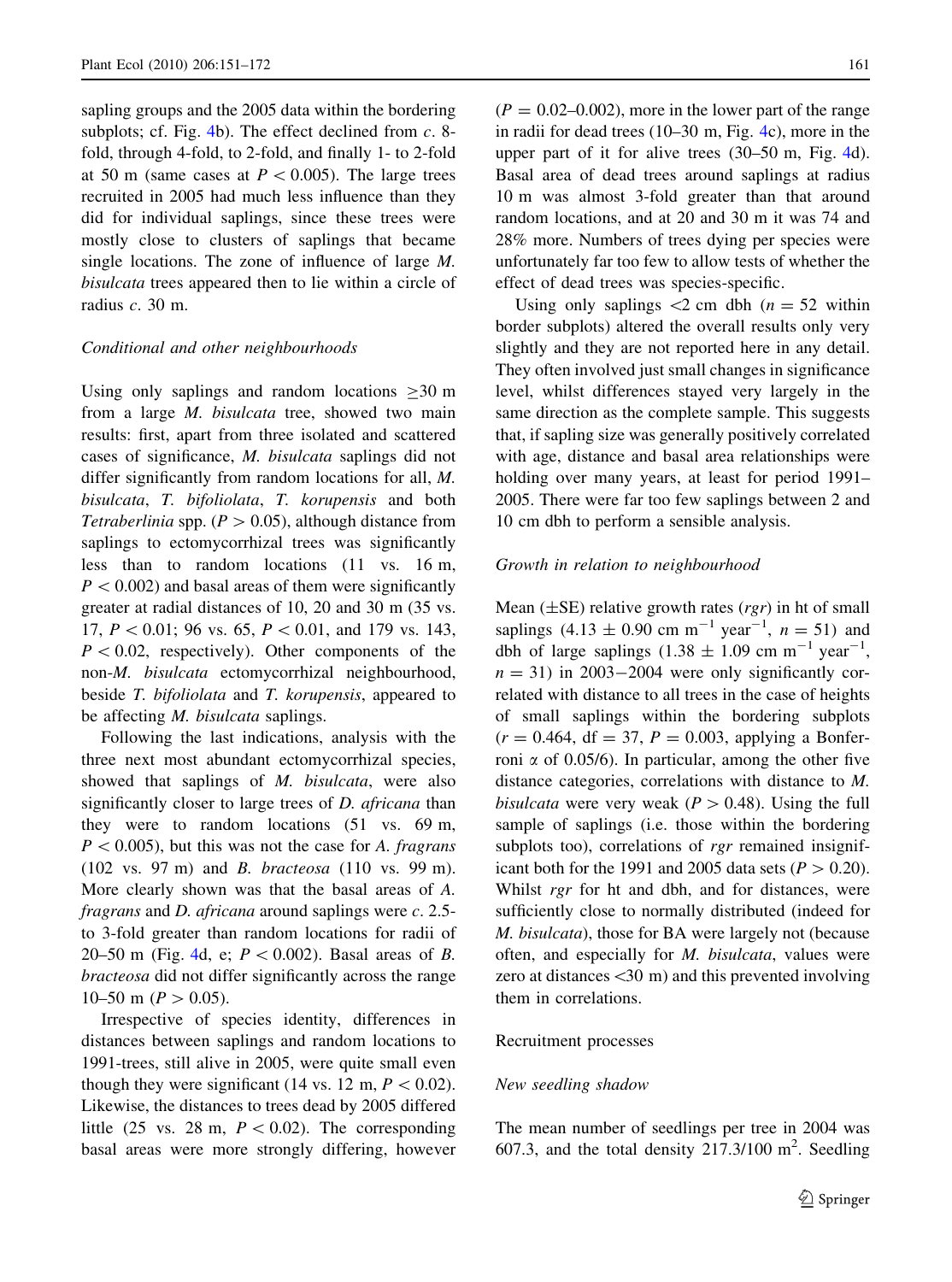Fig. 5 Change in (a) density of newly emerged seedlings of M. bisulcata (vertical dashed line is average distance to edge of canopy) and (b) the ratio of seedlings to saplings (as found in the survey), with distance from three conspecific adult trees free of influences of other adults' seed input



counts per tree segment were averaged for each radial interval from the tree's centre, converted to densities using segment interval areas (Fig. 5a) and smoothed curves fitted by a kernel method (triangular estimation, band width  $= 5$  m; S-Plus). In the segments, 63.2 and 85.8% of the counts lay up to 20 and 30 m from the tree centres, respectively, and correspondingly 84.1 and 95.6% of seedlings on a density basis. Canopy edge coincided with the outer peak in counts and the sill in densities (Fig. 5a). Seedlings between 40 and 45 m accounted for 2.9% in terms of counts, and 0.8% of density. The density-weighted mean distance of seedlings to the tree centre was 12.4 m.

## Neighbourhood restriction

The sampling recorded 63 saplings in 6.125 ha, leading to a mean density of 10.285 saplings  $ha^{-1}$ (close to one sapling every 1/10 ha or 1.0285  $\times$  $10^{-3}$  m<sup>-2</sup>). The area suitable for *M. bisulcata* within the bordering subplots (i.e. disregarding 39 swamp and stream subplots) was  $62 - 9.75 = 52.25$  ha. Scaling up, the estimated total number of saplings is 537. Within this same area, there were 230 large trees of M. bisulcata, suggesting then an average of 2.335 saplings per large tree. Assuming these saplings occurred  $\leq 100$  m from stems (see Fig. [2b](#page-7-0)) they can be distributed across successive 10-m intervals away from them in proportion to the counts found with distance in the original sampling (Fig. [2b](#page-7-0) again). Therefore, as distance-to-tree is a radial measure to find the expected density of saplings with increasing distance from stems, counts per 10-m distance interval were divided by corresponding annulus areas. The ratio of seedling density to sapling density is a measure of the intensity of restriction of the tree on recruitment. The effect is very large in the range 0–30 m from the stem and then drops by approximately one order of magnitude between 30 and 70 m (Fig. 5b). Plotted on a logarithmic scale, the ratio suggests a 'plateau' for this last referred-to distance range.

# Edge-of-grove seedlings

Mean density of seedlings per 1-m interval (total  $n = 1188$ ) decreased with distance from the tree (Fig. [6](#page-12-0)a). An exponential regression explained 93% of the variance  $(y = 1.17)$  $(0.88^x) + 0.046,$  $P < 0.001$ ). There is a small peak at c. 48 m from the trees. For the nine trees, mean  $\pm$  SE crown radius was  $23.6 \pm 4.8$  m (range 17–31 m), mean maximum distance from stem  $66.8 \pm 8.8$  m  $(55.9 - 82.9$  m) and from crown edge  $43.2 \pm 5.8$  m  $(37.0 - 54.9$  m).

Mean ht was 18.94 and 32.3 cm beneath and outside the crown, respectively (Mann–Whitney Utest on medians 19 and 22 cm,  $P < 0.0001$ ; 22.1 cm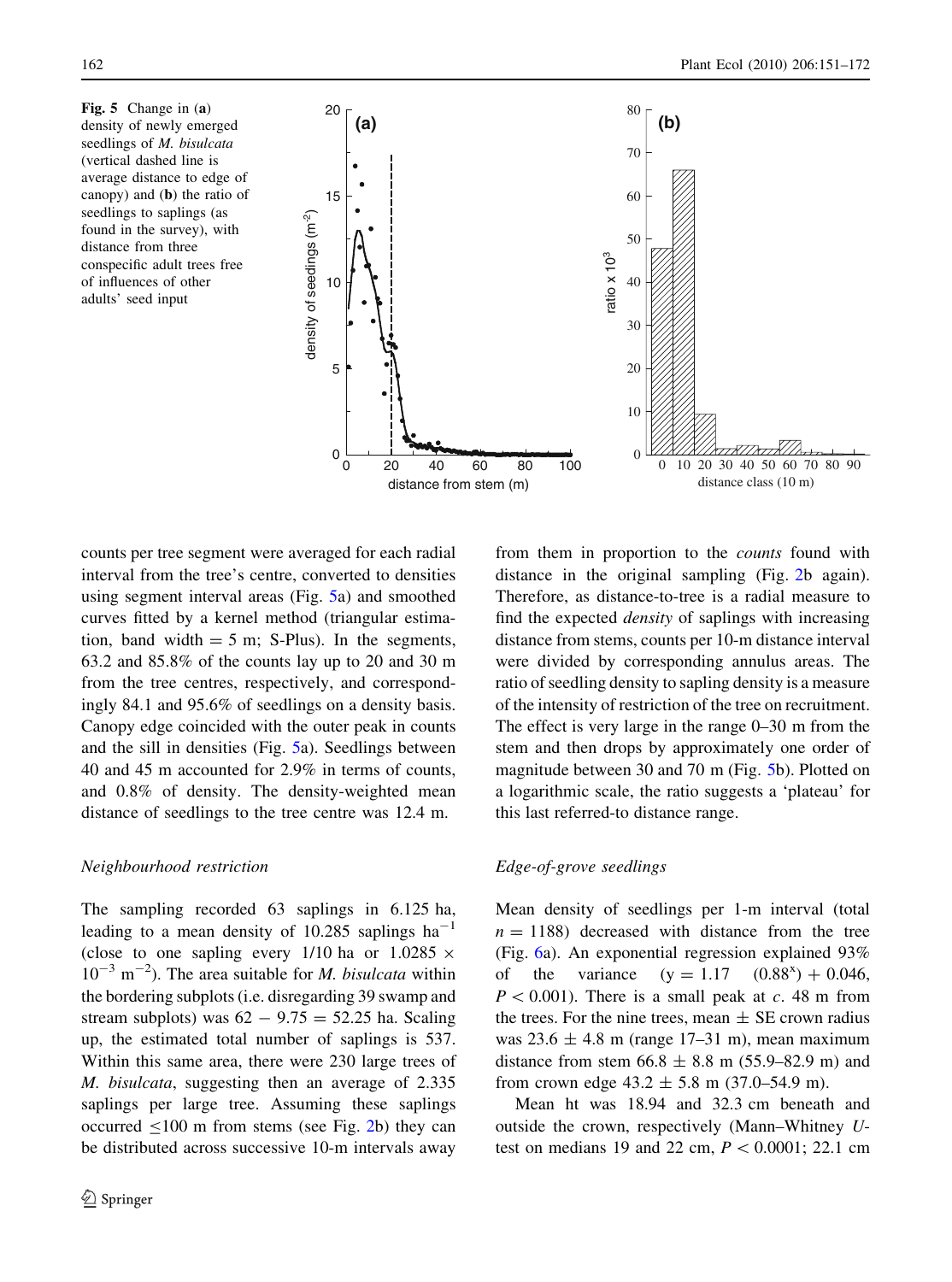<span id="page-12-0"></span>

Fig. 6 Change in (a) density of the established bank of seedlings of *M. bisulcata* in 2002, and (**b**) their mean heights, with distance from nine conspecific adult trees on the eastern and north-eastern edges of the grove: in (b) open circles, below crowns; open triangles, outside of crowns (note: crowns varied in diameter hence overlap in symbols at 20–30 m)

overall). Mean ht of the seedlings (in cm) were then found for 38 distance classes (dist; 1 m for 0–30 m, 5 m for 30–70 m, and  $>70$  m combined). Figure 6b shows a two-step function with an almost horizontal line below the crown (ht =  $18.9 + 0.0258$  dist,  $F = 0.52$ , df = 1,22;  $r^2 < 0.1$ ) and an increasing line outside (ht = 7.97 + 0.530 dist,  $F = 95.7$ , df = 1,10;  $r^2 = 0.896$ , omitting >70 m value). Number of leaves (median  $= 4$ , range 1–112) was significantly positively correlated with ht ( $r_s = 0.52$ , df = 1185,  $t = 20.92, P < 0.001$ .

## Growth of saplings

Among the 55 small saplings, three died between 2003 and 2005 ( $m_a = 1.93\%$ ) and a further seven between 2005 and 2007 (7.33%): between 2003 and 2007  $m_a$  was 4.11%. Of the large saplings none died between 2003 and 2005 (0%) and only two by 2007 (3.34%), giving an overall rate of 1.34%. In 2007, five small and two large sapling survivors had top die-back, or their stems snapped, to become less than 1 m in ht. In the block, 10 of the 48 small saplings died between 2003 and 2007 (4.77%) and two of the 27 large saplings (1.60%). Reduced height from top die-back and damage affected three small saplings in the block, but no large ones. Averaging, the estimates of  $m_a$  for small and large saplings were c. 4.1 and 1.5%, respectively.

Changes in ht, nlv and dbh were found for the survivors in 2007, i.e. for 45 small and 24 large saplings, in the survey. In the case of large saplings, aside from losses, six other individuals lacked dbh estimates at either 2005 or 2007 mainly due to top dieback and loss of the point of measurement at 1.3 m. When changes were calculated for the survivors at the end of each interval different samples, with several inconsistencies, were being compared over time.

Height of surviving small saplings increased relatively rapidly between 2003 and 2005, but then fell slightly to 2007 (Fig. [7a](#page-13-0)). By contrast, nlv declined more slowly at first and then more rapidly (Fig. [7b](#page-13-0)). Large saplings, continued to grow in dbh with time, however (Fig. [7c](#page-13-0)). The *agr*- and *rgr*-values for 2003–2005 and 2005–2007 reflect these trends, the difference between periods being more pronounced in rgr (Fig. [7d](#page-13-0)–f) than agr (not shown) for nlv, less so for ht, and little for dbh.

The SEs on the growth variables were generally considerable (Fig. [7](#page-13-0)): doubling them gives approximate 95% confidence limits. Histograms of ht and nlv at the different dates, and their agr and rgr estimates, were approximately normally distributed. Those of dbh, however, were moderately positively skewed; and this resulted in skew in agr, but not rgr, estimates. Attempts to remove the skew (square and fourth-root transformations, using medians and quantiles, or omitting the two largest saplings  $>5$  cm dbh) led to very little change in the relative differences across time and between periods for agr and rgr. Six saplings had particularly high agr (1.86–3.65 mm year<sup>-1</sup>) and *rgr* (3.69-1.17 cm m<sup>-1</sup> year<sup>-1</sup>) values, enhancing the skew and thereby contributing to the faster rise in dbh in that period compared to 2003–2005 (Fig. [7c](#page-13-0)).

The 4-ha block sample (38 survivors) supported the trends seen in the larger survey except that the large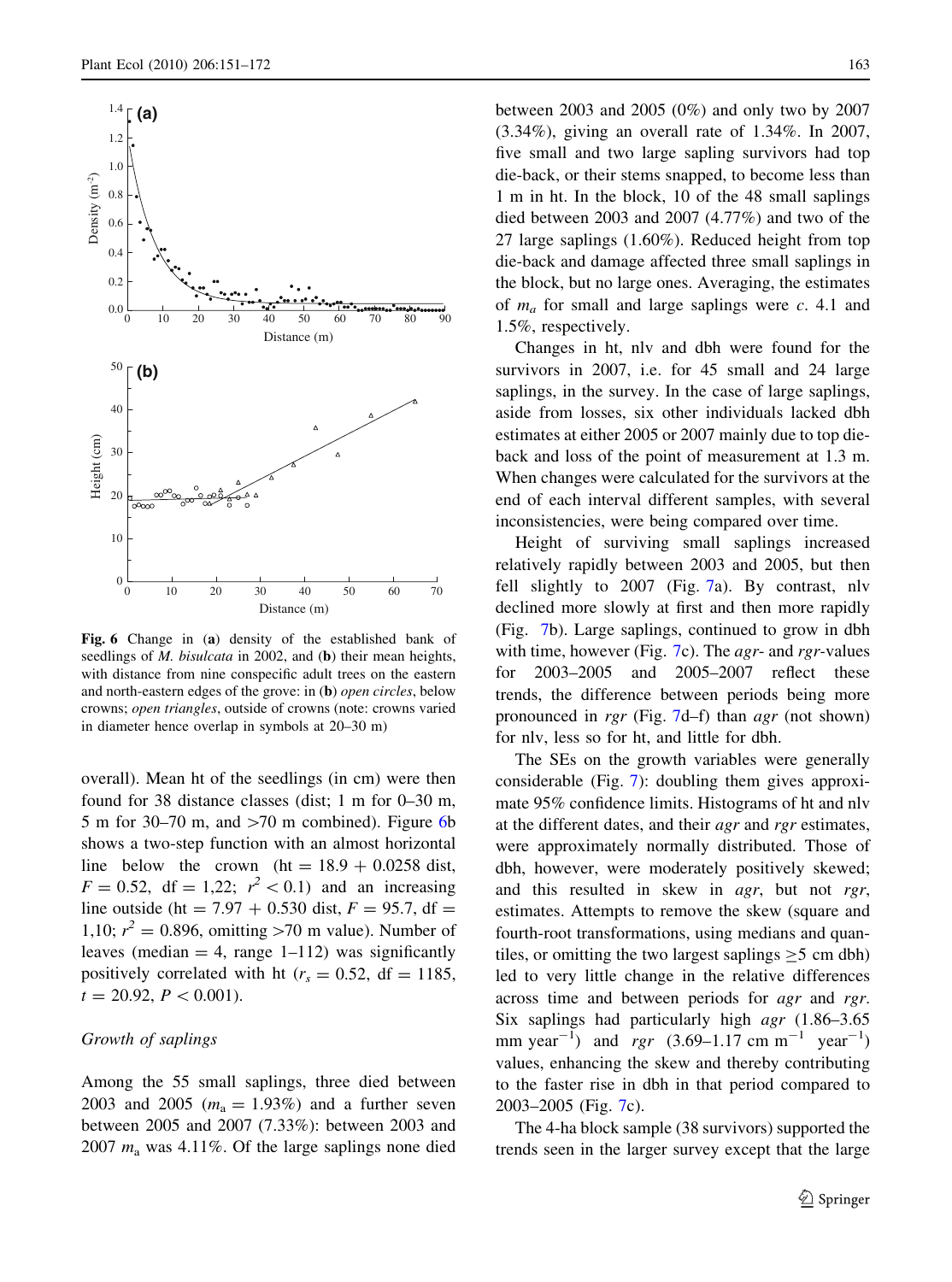<span id="page-13-0"></span>

Fig. 7 Changes in the means  $(\pm SE)$  of (a) height (ht) and (b) number of leaves (nlv) of small saplings ( $n = 45$ ), and of (c) stem diameter (dbh) of large saplings  $(n = 24)$ , of M.

bisulcata, which survived from 2003 to 2007 and  $(d-f)$  the corresponding relative rates (rgr) in the three intervals 2003– 2005, 2005–2007 and 2003–2007

saplings were smaller  $(2.12 \pm 0.19 \text{ cm}$  dbh in 2003,  $2.37 \pm 0.24$  cm in 2007), the *agr* correspondingly lower  $(0.517 \pm 0.196$  mm year<sup>-1</sup>), but the *rgr* similar  $(2.09 \pm 0.72 \text{ cm m}^{-1} \text{ year}^{-1})$ . Height increased from 150.3 to 166.9 cm (*agr* 3.47  $\pm$  1.21 cm year<sup>-1</sup>, *rgr*  $1.67 \pm 0.83$  cm m<sup>-1</sup> year<sup>-1</sup>) and mean nlv was almost constant again between  $66.0 \pm 5.2$  and  $66.6 \pm 7.2$  although by 2007 the frequency distribution of rgr-values had become strongly negatively skewed due to several damaged and sparsely leafed individuals (*agr* 0.121  $\pm$  1.27 year<sup>-1</sup>, *rgr* -3.64  $\pm$ 2.36 year<sup>-1</sup> $\cdot$ 10<sup>-2</sup>).

Among the small saplings in the survey, ht growth rates were significantly dependent on nlv in 2003:  $agr_-ht_{03-07} = -6.57 + 0.145$   $nlv_{03}$   $(F = 15.81,$ df = 1,43,  $P < 0.01$ ,  $r = 0.519$ ) and rgr  $ht_{03-07}$  =  $-3.65 + 0.069$  nlv<sub>03</sub> ( $F = 7.64$ , df = 1,43, P = 0.008,  $r = 0.388$ ). This result was supported by the block small saplings although less strongly with corresponding values of  $r = 0.342$  ( $P = 0.036$ ) and  $r = 0.226$  ( $P = 0.173$ ). In 2003, mean ht:dbh ratio (cm/cm) for large saplings was  $200 \pm 7$  ( $n = 51$  in survey and block; mean dbh and ht 2.18 and 401 cm, respectively). In the block in 2007, the ratio was  $215 \pm 9$  ( $n = 20$ ; 1.60 and 333 cm).

Correlation analysis between these saplings' various growth variables (agr or rgr of ht, nlv and dbh with distances to nearest adult neighbours (six classes) or BA of them around the saplings (also six classes), and the three time intervals for 2003–2005– 2007, within the border led to very few significant, and largely inconsistent, cases  $(14/216 \text{ cases} = 3.2\%$ at  $P < 0.05$ : ns with Bonferroni adjustment; 3 of these 14 were rgr mirroring *agr* for the same variable). Using the M. bisulcata data, which included the border subplots (growth variables the same but with distance to just large *M. bisulcata* trees and BA of M. bisulcata around saplings, for either 1991 or 2005), no case was significant (0/72,  $P < 0.05$ ). These results are accordingly not reported in any detail here. The important conclusion, nevertheless, is that growth of survivors to 2007 was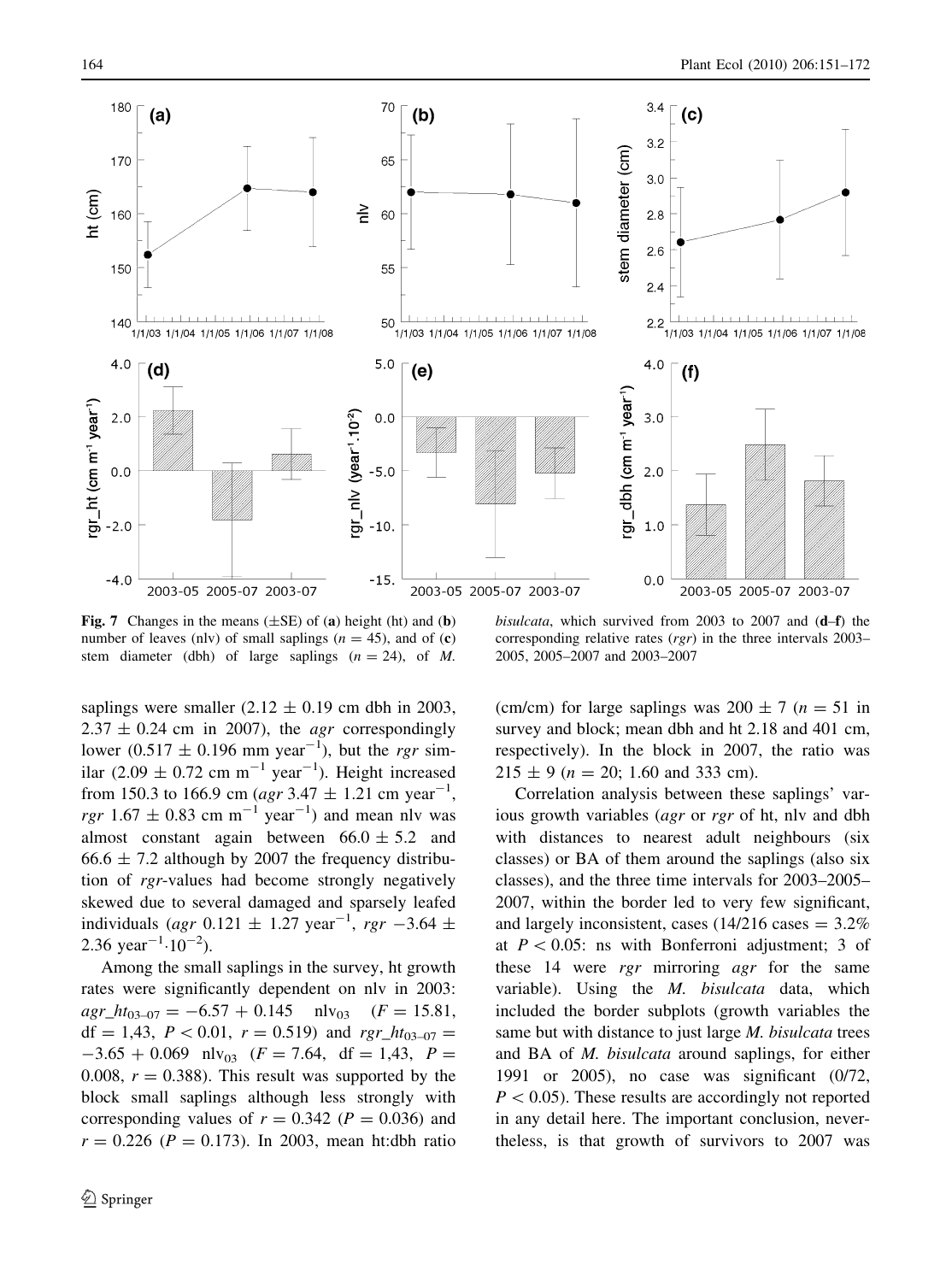unrelated to tree neighbourhood especially where it involved M. bisulcata.

## Gap seedlings and saplings

From 2000 to 2008, seedlings of M. bisulcata declined exponentially with 10% survival. Average ht of survivors increased slowly, approximately doubling to c. 70 cm over 8 years, and after a short faster increase in the first year leaf number rose only very slightly with time (Fig. 8). For the large saplings, taking those eight within an initial dbh range of 1– 6 cm (since they had the most complete records and are comparable with the main sapling survey), mean  $(\pm SE)$  dbh increased from 2.78  $\pm$  0.52 in March 2000, to 3.96  $\pm$  0.72 in March 2003, and 4.99  $\pm$ 1.05 cm in May 2008. Heights at the first two dates were  $424 \pm 32$  and  $535 \pm 58$  cm, respectively, and ht:dbh ratios correspondingly 153 and 135. For 2000– 2003 and 2003–2008 estimates of dbh agr were 0.39 and 0.20 cm year<sup>-1</sup> and the corresponding rgr estimates were and 11.79 and 4.47 cm  $m^{-1}$  year<sup>-1</sup>, respectively. Compared with sapling rates from the survey (0.0578 cm year<sup>-1</sup> and 1.818 cm m<sup>-1</sup> year<sup>-1</sup>; Fig. [7c](#page-13-0), f) these were 15 and 3.5-fold higher for agr and 6.5- and 2.5-fold higher for rgr.

## Test in NW-plot

Of the 17 individuals recorded, 10 were small  $(>1 \text{ m})$ ht but  $\langle 1 \rangle$  cm dbh) and seven were large saplings



Fig. 8 Sapling recruitment of *M. bisulcata* in a large natural gap in Korup National Park, south of the main P-plot, 2000– 2008: closed circles, height; open circles, number of leaves

 $(>1$  cm dbh), giving a combined density of  $5.037$  ha<sup>-1</sup>. Frequency of occurrence was significantly lower in the near than far half-subplots (1 of 14 vs. 6 of 13; Fisher's exact probability test, one-tailed  $P = 0.029$ . Numbers of seedlings and saplings in near and far half-subplots were 2 and 15, respectively, and applying a log-linear model for Poisson counts, the near distance class was significantly lower in density than the far one (deviance ratio  $= 7.64$ ,  $df = 1,25$ , P of approx.  $F = 0.011$ ). Where recorded, mean ( $\pm$ SE) ht was 151  $\pm$  12 cm ( $n = 12$ ) and dbh  $1.38 \pm 0.27$  cm  $(n = 12)$ .

#### **Discussion**

Sapling distribution: the recruitment problem

If large M. bisulcata trees were distributed evenly in the forest each would occupy  $82.5$  ha/294 =  $2810 \text{ m}^2$ , i.e. an area of 53 m square. Mean distance to the eight surrounding trees would be 64 m, and thus maximum nearest-neighbour distance for any point 32 m. (An equivalent circular area would have a radius of 30 m.) These estimates of maximum distance are very close to what was found on average for randomness under MC simulation (31 m). Saplings of M. bisulcata were found at an average distance of 43 m from adults, however. The situation is akin to the frequency-at-distance model of Becker et al. [\(1985](#page-19-0)). The statistical pattern found in P-plot was well corroborated by the independent test of the hypothesis in the NW-plot where saplings were found significantly more frequently away (40–60 m) from adult trees than close to them  $(<20$  m).

Mean nearest-neighbour distance for large trees of M. bisulcata was 22 m, implying a random to slightly clustered distribution. If saplings were occurring mostly in between adult trees than nearest adult distances for saplings would be 11 m—making a distance of 43 m extremely unlikely. That occurrence was at distances 12 m further than expected (31 m) indicates that saplings were being displaced away from clusters of adults (in the simplest situation away from pairs of large trees), whether by pure chance or some aggregation process, into the spaces where M. bisulcata trees were not occurring. This suggests both selection against seedlings close to adults and selection for saplings away from them.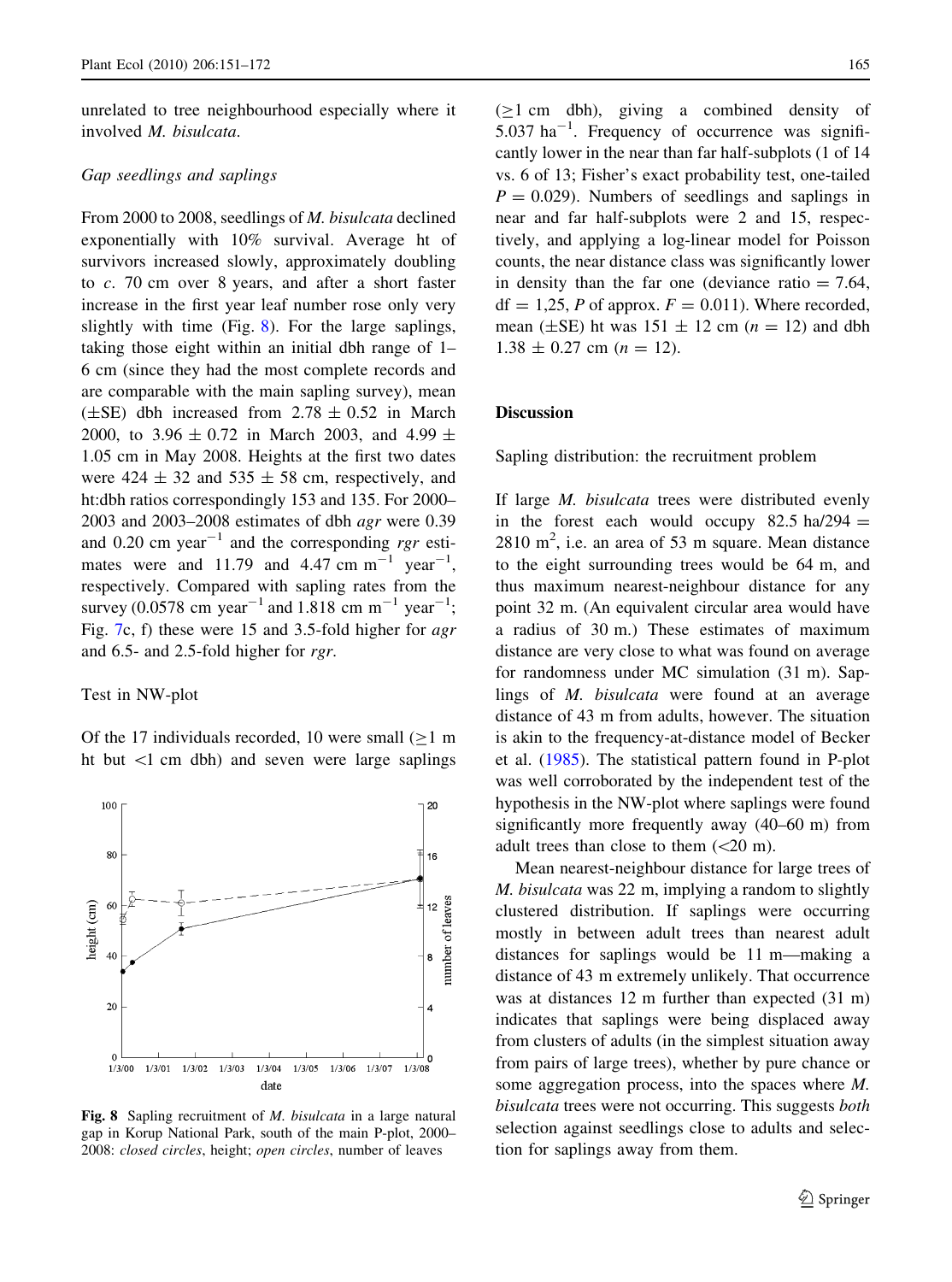Since the crown radius of M. bisulcata is close to a mean of 20 m the saplings are occurring at 23 m beyond that albeit within the typical dispersal range of up to 70–90 m from the stem. The M. bisulcata trees are not so densely packed in the groves that crowns often touch (sometimes occasional pairs do). When a seed is thrown far from a tree of M. bisulcata, and the resulting seedling is somehow restricted from being close to the same or another M. bisulcata, then this seedling must to be closer to trees of other species, especially ones of the two Tetraberlinia spp. Since the number of trees of T. korupensis (279) was higher than that of T. bifoliolata (195) in the P-plot it could be explainable on a chance basis alone that saplings on average occurred closer to the former than the latter. Rarely considered in such recruitmentwith-distance studies is how tree neighbourhood changes with time, as was shown for M. bisulcata in 1991 and 2005.

The mean distance away from 'all' trees was only very slightly different from randomness (1 m closer), yet, for ectomycorrhizal spp. it was 3 m closer, because this latter was the net outcome of being closer to non-M. bisulcata trees and further away from M. bisulcata ones. These non-M. bisulcata trees were not on average as large in size as the  $M$ . bisulcata, but they were collectively more abundant and closer to one another. The distance results are mirrored more strongly in the BA neighbourhoods, confirmed with a larger sample of M. bisulcata out to the plot boundary and even by analysis of grouped saplings. Two points: (1) the alive tree BA would have included M. bisulcata (cf. Figs. [4c](#page-9-0) and [3b](#page-8-0)) and (2) among the dead trees there were very few of *M. bisulcata* compared with other species. Accordingly, it would be more likely that saplings ended up near to dead-tree locations.

Does tree death simply mean new gaps with more light? And since other species of large trees are dying at rates much higher than do M. bisulcata then betterlit conditions must on average occur elsewhere than around M. bisulcata trees. However, the recorded dead-tree influence does not appear large enough to explain the inhibition of M. bisulcata saplings close to conspecific adults although it doubtless contributed to sapling survival. (The influence of trees that died before 1991 is largely unknown.) If gaps did occur around the perimeter of M. bisulcata trees (as in the model of Moravie et al. [1997](#page-20-0)) and this was selective, then to achieve an average distance away from the adults of 43 m would mean that they survived at the far side of these opened areas, i.e. 20 m of M. bisulcata crown radius plus c. 25 m across a Tetraberlinia crown, not close to the *M. bisulcata*, which would continue to give some shade due to its height and immense crown size. This might also explain the peak in seedling density 45–50 m from the grove edge.

A surprising aspect of the results was that the small saplings did not show a different distance or BA neighbourhood relationship compared to all saplings which could have implied that survival (translated to age and increasing size) was happening at sequentially increasing distances away from the M. bisulcata adults. The complete lack of distance/BA effects on growth of established saplings suggests that if some form of restriction operated it did so at an earlier stage, most likely on the newly established seedlings, and was being registered in the seedling bank several years later. After that saplings grew and survived, or died, free of any distance or density effects. That the saplings measured were extremely variable in growth rates (Fig. [7\)](#page-13-0), and in terms of leaf number even negative overall, indicates a hugely varying fortune for each sapling, reflected too in the very large range in nlv in any sapling ht class (Fig. [1](#page-6-0)b). A few saplings were able to grow on (perhaps temporarily and then stop), whilst most others either stagnated or declined. Many saplings had obviously been damaged and broken in the past, probably reflecting long-term accumulated effects of branch fall, and this being the cause of the many negative growth rates in height and leaf number and near-zero rates in dbh. To its advantage, however, the microphyllous form of M. bisulcata may well lessen the impact of woody debris by letting just some of the leaflets to be displaced from the whole leaf. Considerable damage to saplings of Dipteryx panamensis caused by falling litter was reported by Clark and Clark ([1991\)](#page-19-0).

## Recruitment processes: the restriction problem

The pattern of recruitment found may be seen as a result of two processes acting over time. First, from early establishment to large seedling, there is a strong set of negative effects on growth and survival close to the adult tree. Second, for those seedlings surviving away from the adults, there is a strong positive effect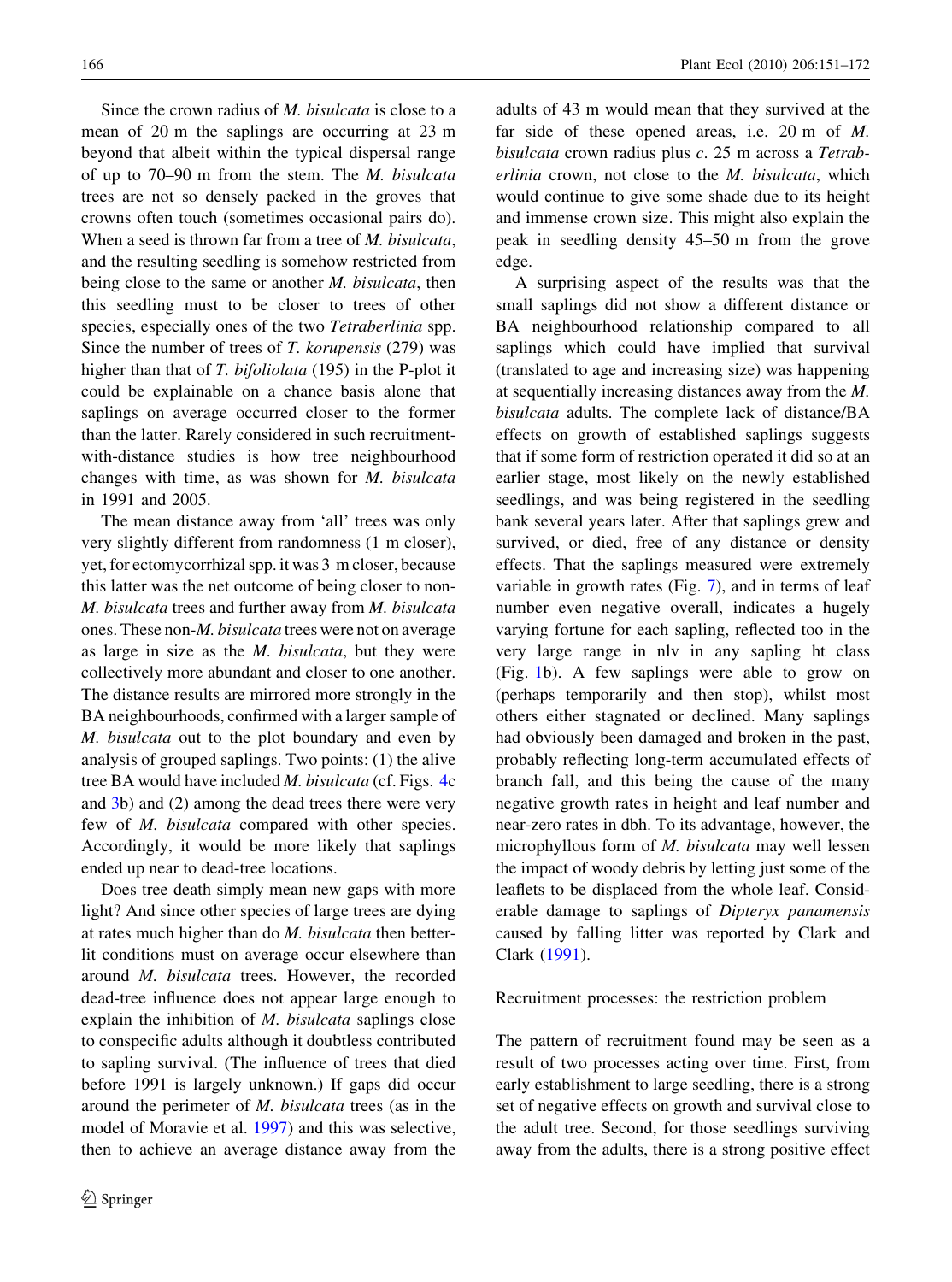promoting onward growth and survival as saplings. After that it is a question of tolerating the understorey conditions until the sapling can grow into a subcanopy tree, and then its survival and onward growth seems almost completely assured. The two processes might be seen as operating over phases lasting for the first and second 10-year period of the tree's life, judging from demographic studies on seedlings (Newbery et al. [2006b](#page-20-0)), seedling and sapling bank sizes (Newbery et al. [1998\)](#page-20-0) and sapling/small tree growth rates (this paper).

The restriction of seedling survival and sapling growth within significant distances from large conspecific trees seems unlikely be due to any inhibition by the adult tree alone although this might play a contributing role. Survival and growth is going to be mostly poor anywhere in the forest due to the low PAR levels and small seed reserves of *M. bisulcata* (Green and Newbery [2001a](#page-20-0), [b](#page-20-0)). Various biotic agents could, singly or collectively, prevent seedlings growing close to parents, e.g. intense intraspecific root competition, allelopathy, species-specific pathogens or herbivores (Janzen [1970;](#page-20-0) Connell [1971;](#page-19-0) Clark and Clark [1984;](#page-19-0) Carson et al. [2008](#page-19-0) for a recent review), reversed carbon flow towards large adults via ectomycorrhizas (Newbery et al. [1998](#page-20-0)), or even heavy pod-fall damage after masting. So far there is no strong experimental or field correlative evidence for any of them, but tests are currently under way.

Lower light levels below the crowns of M. bisulcata than below those of the other main canopy and emergent species can be ruled out with high confidence on several grounds: (1) the extensive survey of light levels by Green and Newbery ([2001b\)](#page-20-0) did not find a pattern, (2) direct comparison at the edge of the grove, under and away from M. bisulcata, showed no significant difference (Praz [2003](#page-21-0)), (3) the mostly emergent crowns of M. bisulcata (Newbery et al. [2009\)](#page-21-0) are very high and therefore lateral light to the seedlings is necessarily higher than beneath lower coverage and (4) M. bisulcata is a semi-deciduous leaf exchanger with much reduced leaf area in the dry season, when old leaves fall and the new pale-green leaflets are expanding (Newbery et al. [2006a](#page-20-0)).

A simpler explanation for the second process, to explain the distribution of larger seedlings and saplings away from adults, is that saplings are selected in locations as a result of the spatial and temporal dynamics of the forest operating for the present stage of grove development. As trees of other species die in and around the much better surviving dominant M. bisulcata (annualized mortality rate 1991–2005 of M. bisulcata was 1/7.7 or about an eighth that of the other tree species) they create the possibilities for recruitment of M. bisulcata, by enhancing light conditions for its seedlings and saplings. Such possibilities must be very rare within or very close to *M. bisulcata* trees (i.e.  $\langle 20 \text{ m} \rangle$ . The nursery and transplant experiments of Green and Newbery ([2001a](#page-20-0), [b\)](#page-20-0) showed very clearly that seedlings of the small-seeded M. bisulcata were on the one hand very shade-intolerant but on the other hand very light-responsive to increases in light level (up to 36% PAR).

Supporting evidence for the outstanding ability of M. bisulcata to grow from saplings into small trees in completely open conditions comes from a nursery trial close to Korup. Forty seedlings germinated from the 1995 masting (Green and Newbery [2001a](#page-20-0), [b\)](#page-20-0) were planted out in 1999 into a cleared area and the 24 survivors by 2001 remeasured in 2002, 2006 and 2008 for growth (D. M. Newbery and G. B. Chuyong, unpubl. data). Seven healthy (2006-defined) greenleaved sapling trees, allowing remeasurement at 130 cm ht (i.e. for dbh) in 2006–2008, attained very high mean growth rates by 2006: estimated agr 1.95 cm year<sup>-1</sup> and rgr 55.4 cm m<sup>-1</sup> year<sup>-1</sup> (mean start dbh =  $0.96$  cm). Between 2006 and 2008 these rates decreased to 1.30 cm year<sup>-1</sup> and 23.0 cm m<sup>-1</sup> year<sup>-1</sup> (mean dbh in 2006 = 6.42 cm). The rates are very much higher than those found in the forest for saplings in the present study of likely similar age and size class. Values of *agr* and *rgr* were 34- and 31-fold higher in the nursery than forest for 1999–2006, and 23- and 13-fold higher for 2006– 2008. Average ht:dbh ratios were at least 3-fold higher in the forest than in the nursery (208 vs. 62), largely because dbh in the forest was 30% that in the nursery (1.9 vs. 6.4 cm) compared with the just 1.3fold greater ht (370 vs. 290 cm).

# Adult mortality and gaps: the maintenance problem

The possibility remains that if forest dynamics, and the mortality of M. bisulcata trees in particular, was higher it might have favoured a temporary increase in the establishment of M. bisulcata saplings, which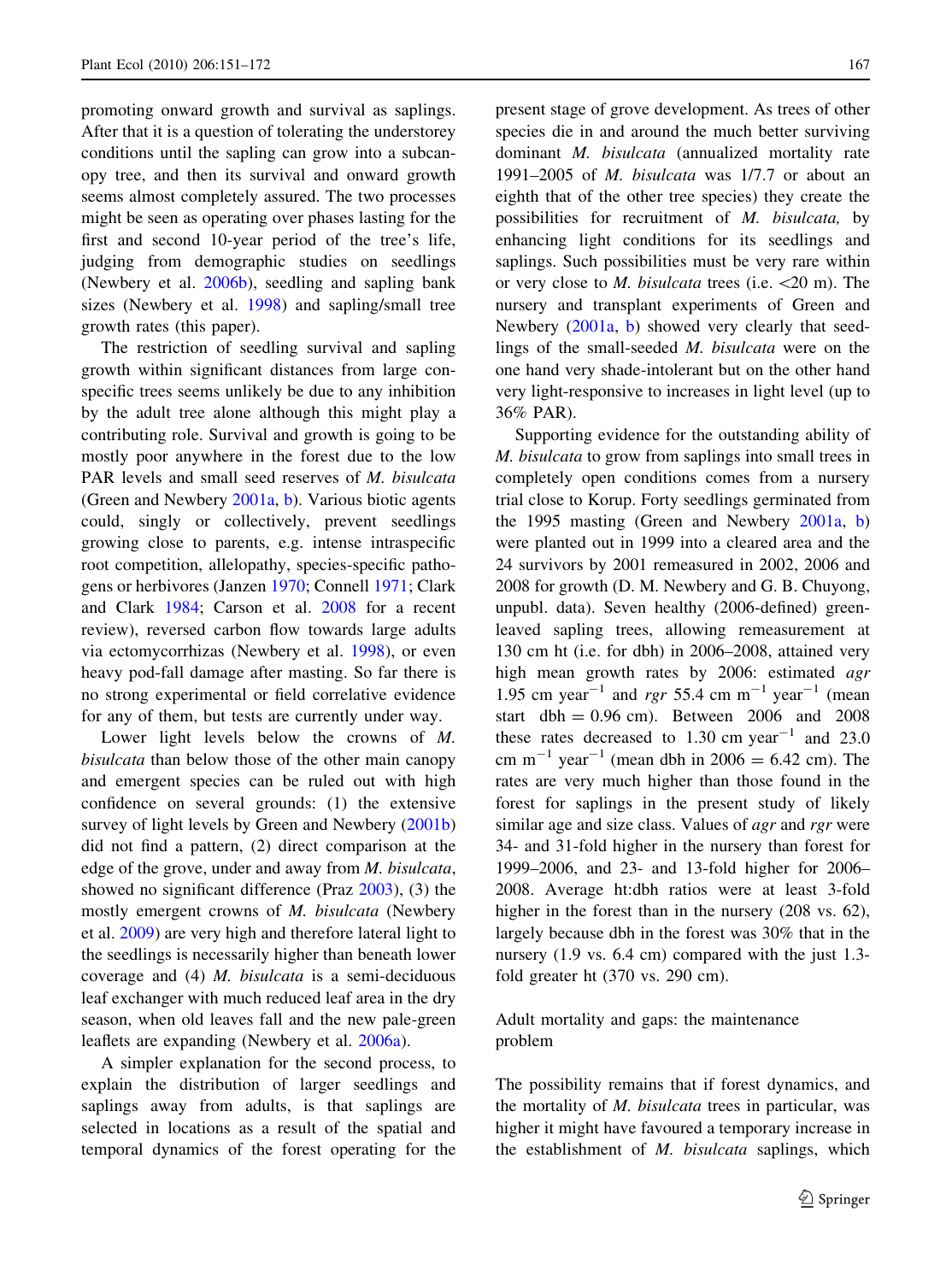would have been older than 20 years in 2003. Comparing the records for large trees censussed in 1977 in the earlier 0.64-ha plots of Gartlan et al. [\(1986](#page-20-0)), with those in the same locations nested within the main P-plot in 1991, revealed that only two of 29 trees of *M. bisulcata* died in the 14 years: an  $m_a$  of 0.51%. This rate is slightly above the 1991–2005 one but still appreciably lower than the forest on average and the other main species. Further indications of possibly raised disturbance levels before 1991 are difficult to glean retrospectively. Positions of large trees of Musanga cecropioides, a pioneer reaching on average 58 cm stem diameter in P-plot  $(n = 15)$ , and of Xylopia aethiopica and Zanthoxylum tessmannii, early mid-secondary species of mean diameter 59 cm  $(n = 13)$  in 2005, did not at all coincide with the clusters of M. bisulcata saplings found, and may at c. 30 years old even predate them. Unfortunately, other measures for the window 20–30 years prior to 2003 are lacking.

The study of the seedlings in the 2000-gap showed too that the early advantage of increased light caused by tree falls was being lost by 2008 as the understorey vegetation closed in. From the demography of a 1995-cohort of M. bisulcata seedlings in undisturbed forest, Newbery et al. [\(2006b](#page-20-0)) reported a 3.6% survival after 7.1 years, which is about one-third the 10% in the large gap at 8 years. Further, in the former case surviving seedlings stagnated in ht growth after 4 years to reach just less than 30 cm height at 7.1 years, compared with the mean of 70 cm after 8 years in the gap. Sapling growth, in terms of agr and rgr in stem dbh, was also several fold higher in the gap area compared with that found in the sapling survey presented in this paper, although not as high as the rates achieved by the open-grown healthy saplings in the nursery. Increased light was of benefit to M. bisulcata recruitment, but it could not be optimally sustained in the forest.

Overall the results suggest that M. bisulcata needs increased light over several periods in order to recruit successfully. Light levels increase temporarily from place to place in the forest in a patchwork mosaic due to tree and branch fall. Tree fall is mostly happening at locations away from the large *M. bisulcata* trees; though sometimes M. bisulcata trees do lose large branches to create near gaps (pers. obs). The effect of the increased light might be relatively short, however, and the seedlings moving up to saplings then have to wait for another opening nearby to grow on a little more. This process might operate like a rachet. Many seedlings and saplings will not be fortunate to receive the light increases 2–4 times over the perhaps 20–30 years needed to build a small tree resistant enough to stand in the forest understorey, until eventually it can grow up into the canopy. After the poor survival of the first 7–10 years, this second and third local tree death is most likely to be away from the stable standing M. bisulcata adults: i.e. sapling survival is seen then as a set of multiplied probabilities. Unlike a typical pioneer species, M. bisulcata cannot achieve the very rapid height growth with which it could outpace its understorey neighbours because it builds relatively dense wood  $(0.70 \text{ g cm}^{-3})$ , M. Worbes pers. comm.) to form eventually a very large tree. The spreading plagiotrophic shoots of M. bisulcata in the understorey would aid capture of light from various lateral sources, a flexibility of architectural form proposed for another African legume Piptadeniastrum africanum by Oldeman [\(1989](#page-21-0)).

The probability of a large tree not of M. bisulcata dying in a 3-year period  $(p_{nMb})$  was 0.050. Smaller sub-canopy trees falling might raise this estimate slightly, however. Supposing that a seedling or sapling requires three such events in their vicinity in order to sufficiently increase its light conditions (and thus growth and survival) over a 10-year period, the second event is within one grid-tree unit around the first  $(p_{nMb} * 8)$  and the third likewise is occurring among those not already affected  $(p_{nMb} * 7)$ , then the 'rachet probability' of this outcome is  $p_{\text{rachet}} = p_{\text{nMb}}^3$  $*56 = 0.007$ . Very approximately, and allowing a margin for rare multiple falls and falls of smaller trees nearby and the much less frequent falls of large M. bisulcata, the chance of this effect is  $\sim$ 1% at any location in the forest.

Approximately 1 month after the major mast fruiting in 1995, the density of M. bisulcata seedlings  $(\leq 30$  cm tall) was 6593 ha<sup>-1</sup> (Newbery et al. [1998](#page-20-0)). This 30 cm was the stagnation ht found in the demographic study (Newbery et al. [2006b\)](#page-20-0) and applying the M. bisulcata survival rate of 3.6% after 7.1 years would leave an upper estimate of 237 individuals  $ha^{-1}$  (the bank would also have had a small proportion of seedlings surviving from earlier cohorts). If this density is multiplied by the rachet 1%, the sapling density expected after 20–30 years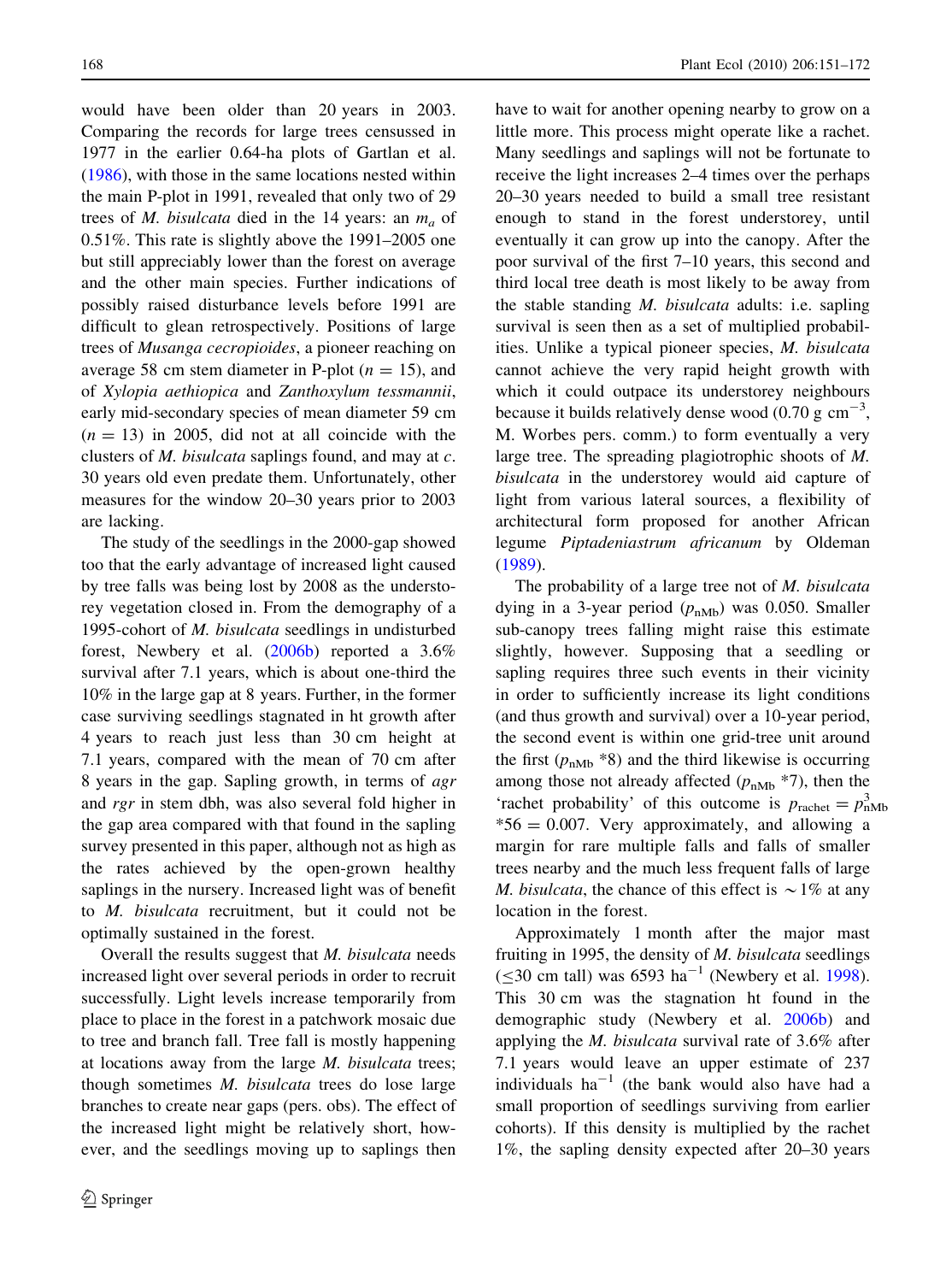would be  $\langle 2.37 \text{ ha}^{-1} \rangle$ . The sapling survey showed  $10.875$  ha<sup>-1</sup>: a 4- to 5-fold higher value. Given that the start density was overestimated, the actual density was likely c. 5-fold higher than expected based on this simple model.

According to the above idea, a rachet effect of 1% appears far too low then to maintain the already very low-density sapling population. The requirement to survive several years between pulses of increased radiation might possibly be achieved by the ectomycorrhizal symbiosis of M. bisulcata. The surface spreading roots which are characteristic of early tree growth allow effective exploration for, and acquisition of, nutrients especially phosphorus in the surface soil (Newbery et al. [1997,](#page-20-0) [2009\)](#page-21-0). At the same time, they should increase the chances of linking into the mycorrhizal network. Whilst proximity to a large aging tree of its own species very early on was clearly a disadvantage, for unknown reasons, being now closer (as a larger individual too) to the more actively growing Tetraberlinia spp. could be of benefit. This idea could also explain how saplings are found significantly closer to A. fragrans and D. africana. For M. bisulcata to remain dominant in the groves would therefore require that it closely shared ectomycorrhizal species with the other caesalps which facilitated its later survival, which seems plausible and highly likely (Alexander [1989](#page-19-0); Newbery et al. [1988,](#page-20-0) [2000\)](#page-20-0).

Reconsideration of tropical tree responses to light: the classification problem

There are scattered examples of long-lived lightdemanding species of large stature in the tropical literature. Gullison et al. ([1996\)](#page-20-0) found that the largeleafed mahogany, Swietenia macrophylla King, in primary forest in Bolivia needed major disturbances to recruit and form patches of emergent adults. These openings were largely due to landslides or flooding. This species is relatively shade-tolerant as a seedling and sapling, but responds very fast to light. In selectively logged forests in Brazil, however, Grogan et al. [\(2005](#page-20-0)) found that further tree falls could release recruits established in gaps and this was sufficient to allow scattered regrowth with stem agr of  $>1$  cm year<sup>-1</sup>. In a similar way, the very large and light-responsive species Vochysia ferruginea, Jacaranda copaia and Simarouba amara, grew very well in logged forest in Costa Rica with agr of c. 1.5 cm year<sup>-1</sup> (Finegan et al. [1999\)](#page-20-0). Dipteryx panamensis, another large scattered tree in rainforest in Costa Rica, with apparently low sapling recruitment like *M. bisulcata*, was found to maintain its population structure by relatively good survival in shade, but with an ability to respond to periods of light when opportunities allowed upward growth (stem agr of  $0.8$  cm year<sup>-1</sup>; Clark and Clark [1987\)](#page-19-0). Since this species was rarely utilizing gaps it must have been optimizing its growth through surrounding smaller changes in the forest cover. Further, of six species of scattered and rare emergent tree species studied at La Selva one, Pithecellobium elegans, was similar to M. bisulcata in Korup by having a low agr in the 1–4 cm dbh class (0.4 mm year<sup>-1</sup>) and a high *agr* in the 10-20 cm class  $(6.3 \text{ mm year}^{-1})$ .

Species such as Khaya ivorensis, Pycnanthus angolensis, Ceiba pentandra and Nauclea diderrichii in Cote d'Ivoire all have in common their scattered rareness in the primary forest (Alexandre [1989](#page-19-0)), suggesting low recruitment success and a large chance component in experiencing multiple releases. Jones ([1950\)](#page-20-0) divided emergent tree species in Benin forests (S. E. Nigeria) into three groups: (1) softwooded and highly shade-intolerant (e.g. Ceiba pentandra, Canarium schweinfurthii), (2) hardwooded, when young light-demanding and fast growing, less than 1 (e.g. Piptadeniastrum africanum, Entandrophragma spp.) and (3) hard-wooded and relatively shade-tolerant as saplings (e.g. Khaya ivorensis, Lovoa klaineana). The case for Entandophragma, in particular, has been recently wellsupported by Makana and Thomas ([2005\)](#page-20-0). None of these fit the conventional 'shade-tolerant' and 'lightdemanding' categories in sapling physiology but are somewhere intermediate, each differing also in other life-history traits. Indeed, the notion of fixed definition of shade-tolerance with which to classify trees appears untenable (Carson et al. [2008](#page-19-0)). From Chile Lusk ([1999](#page-20-0)) reported on a very long-lived (>750 years), very dense-wooded tree, Weinmannia trichosperma, which is wind-dispersed, rare and scattered, yet very intolerant of shade as a seedling and highly light responsive in later growth.

Microberlinia bisulcata and the other co-occurring caesalps in coastal Atlantic forests of western Central Africa are similar to these last mentioned species except that they (1) have very local seed dispersal by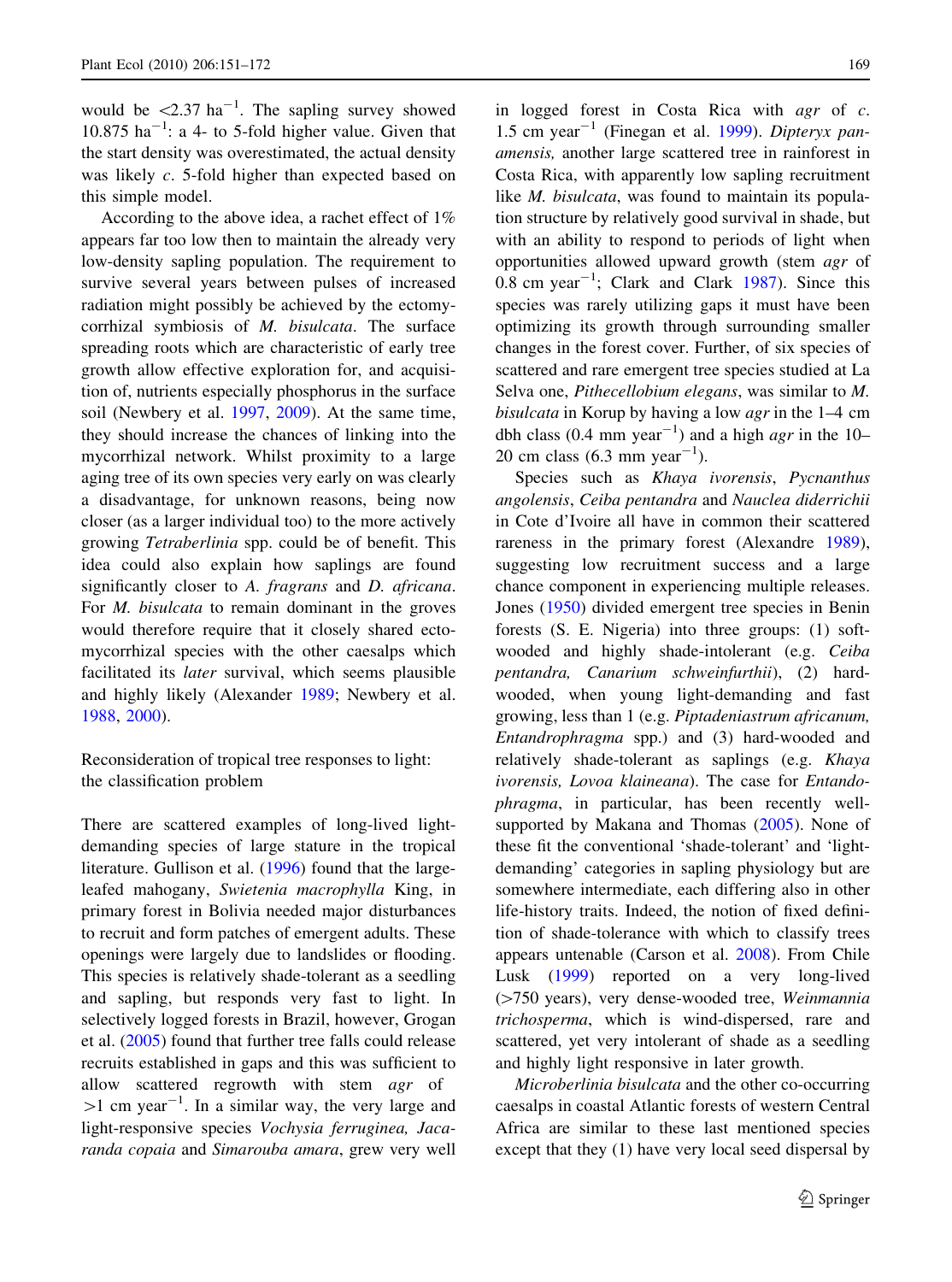<span id="page-19-0"></span>mechanical means and (2) they form clusters and groves. Ballistic dispersal, compared with other syndromes, generally leads to the tightest clustering of trees (Seidler and Plotkin [2006\)](#page-21-0); yet clearly the groves here are 10–20 times larger in extent than the dispersal range of M. bisulcata. If M. bisulcata had evolved to disperse further (e.g. by wind or animals) it would have been unable to fully utilize any physical connections to adults. This strongly suggests the ectomycorrhizal/masting/local dispersal traits are co-evolved, and the compact form of the groves is maintained by a sufficient but not-too-great distancing of saplings from adults to allow infilling and edge expansion. In this way, M. bisulcata has a strategy for maximizing its spread locally where it is edaphically well-adapted. What appears to be 'escape' from the parent trees is largely the result of contingent forest turnover. The large difference in mortality rates between *M. bisulcata* and other species simply means that because it dominates and outlives the other trees it can, albeit relatively poorly, recruit.

The situation in Korup, with apparently nonpersistent groves locally dominated by M. bisulcata, contrasts strongly with that of monodominant forest of another caesalp species Gilbertiodendron dewevrei in the Congo Basin. Hart [\(1995](#page-20-0)) showed that G. dewevrei is highly persistent with high sapling survival in the understorey, and it performs better than Julbernardia serettii (another caesalp), which is abundant in neighbouring mixed forest. Further comparisons of forest dynamics in Central Africa can be found in Newbery and Gartlan [\(1996](#page-20-0)): there are many interesting questions to be followed in understanding species differences among the Caesalpinioideae across the region.

To conclude, it need not be that the escape of the Janzen–Connell mechanism leads always to increased diversity in a forest (Connell et al. [1984\)](#page-20-0): dependent on the turnover and species-specific mortality rates, the mechanism can also reduce diversity and promote local dominance. The dynamics of the system sets the rules at any given point in time. That nearly all tests have referenced seedling distribution and survival to living adult trees, often over quite short periods, means that if the seedlings do respond to light they must be growing better further away where other species' trees, *ceteris paribus*, are dying. In general, the larger the variance in  $m_a$  among canopy-emergent species the more frequently establishment-at-distance

is expected to happen for those species with lower  $m_a$ . The study presented here for M. bisulcata illustrates well this non-equilibrium situation.

Acknowledgements We thank S. Njibili and C. Okha for field assistance; the Conservator of Korup National Park, A. Kembou, and the Ministries of Forests and Environment (MINEF) and Education, Scientific and Technical Research (MINREST) for permission to undertake the research; and two reviewers for comments. This study was supported by the Swiss National Science Foundation (Grant #3100-066655, 2002–2005 to D.M.N.).

## References

- Alexander IJ (1989) Systematics and ecology of ectomycorrhizal legumes. Monogr Syst Bot Missouri Bot Gard 29:607–624
- Alexandre DY (1989) Dynamique de la régénération naturelle en forêt dense de Côte d'Ivoire. Editions de l'ORSTOM, Paris
- Aubréville A (1938) La forêt coloniale: les forêts de l'Afrique occidentale française: Annales de l'Académie des Sciences Coloniales, v. IX. Société d'Editions Géographiques, Maritimes et Coloniales, Paris
- Becker P, Lee LW, Rothman ED, Hamilton WD (1985) Seed predation and the coexistence of tree species: Hubbell's models revisited. Oikos 44:382–390
- Canham CD (1989) Different responses to gaps among shadetolerant tree species. Ecology 70:548–550
- Carson WP, Anderson JT, Leigh EG, Schnitzer SA (2008) Challenges associated with testing and falsifying the Janzen–Connell hypothesis: a review and critique. In: Carson WP, Schnitzer SA (eds) Tropical forest community ecology. Wiley-Blackwell, Oxford, UK, pp 210–241
- Chave J, Muller-Landau HC, Baker TR, Easdale TA, ter Steege H, Webb CO (2006) Regional and phylogenetic variation of wood density across 2456 neotropical tree species. Ecol Appl 16:2356–2367
- Clark DA, Clark DB (1984) Spacing dynamics of a tropical rain forest tree: evaluation of the Janzen–Connell model. Am Nat 124:769–788
- Clark DB, Clark DA (1987) Population ecology and microhabitat distribution of Dipteryx panamensis, a neotropical rain forest emergent tree. Biotropica 19:236–244
- Clark DB, Clark DA (1991) The impact of physical damage on canopy tree regeneration in tropical rain forest. J Ecol 79:447–457
- Clark DA, Clark DB (1992) Life-history diversity of canopy and emergent trees in a neotropical rain-forest. Ecol Monogr 62:315–344
- Connell JH (1971) On the role of natural enemies in preventing competitive exclusion in some marine mammals and rain forest trees. In: Boer PJ, Gradwell G (eds) Dynamics of populations. PUDOC, Wageningen, Netherlands, pp 298–310
- Connell JH, Lowman MD (1989) Low-diversity tropical rain forests: some possible mechanisms for their existence. Am Nat 134:88–119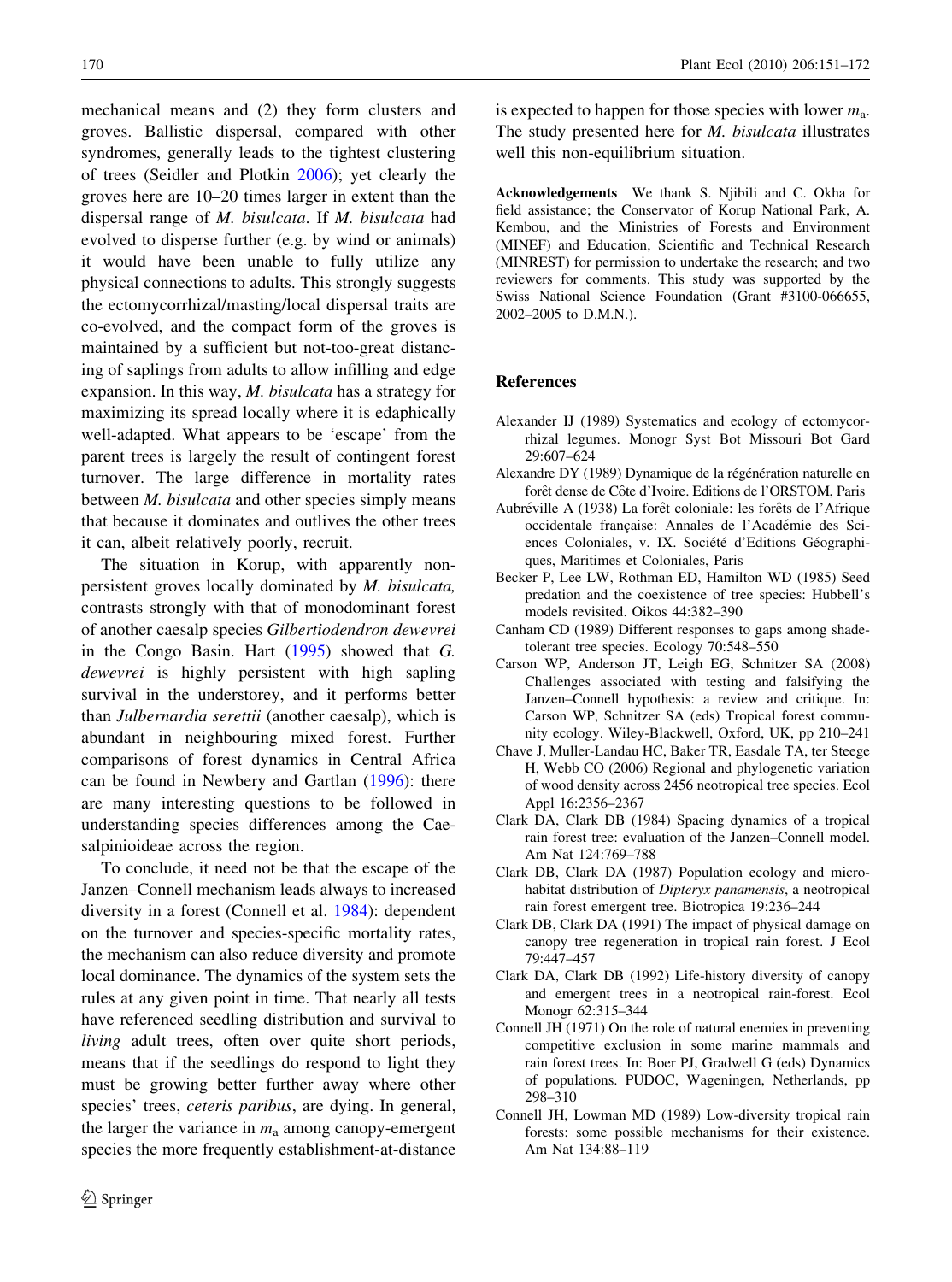- <span id="page-20-0"></span>Connell JH, Tracey JG, Webb LJ (1984) Compensatory recruitment, growth, and mortality as factors maintaining rain forest tree diversity. Ecol Monogr 54:141–164
- Dalling JW, Winter K, Nason JD, Hubbell SP, Murawski DA, Hamrick JL (2001) The unusual life history of Alseis blackiana: a shade-persistent pioneer tree? Ecology 82:933–945
- Davies SJ (2001) Tree mortality and growth in 11 sympatric Macaranga species in Borneo. Ecology 82:920–932
- Finegan B, Camacho M, Zamora N (1999) Diameter increment patterns among 106 tree species in a logged and silviculturally related Costa Rican rain forest. For Ecol Manag 121:159–176
- Foggie A (1960) Natural regeneration in the humid tropical forest. Carib For 21:73–81
- Gartlan JS, Newbery DM, Thomas DW, Waterman PG (1986) The influence of topography and soil phosphorus on the vegetation of Korup Forest Reserve, Cameroun. Vegetatio 65:131–148
- Gérard P (1960) Etude écologique de la forêt dense à Gilbertiodendron dewevrei dans la région de l'Uele. Publ Inst Natl Etud Agron Cong Belg Série Sci No 87:1–159
- Gilbert B, Wright SJ, Muller-Landau HC, Kitajima K, Hernandez A (2006) Life history trade-offs in tropical trees and lianas. Ecology 87:1281–1288
- Green JJ, Newbery DM (2001a) Light and seed size affect establishment of grove-forming ectomycorrhizal rain forest tree species. New Phytol 151:271–289
- Green JJ, Newbery DM (2001b) Shade and leaf loss affect establishment of grove-forming ectomycorrhizal rain forest tree species. New Phytol 151:291–309
- Greig-Smith P (1983) Quantitative plant ecology. Blackwell, Oxford
- Grogan J, Landis RM, Ashton MS, Galvao J (2005) Growth response by big-leaf mahogany (Swietenia macrophylla) advance seedling regeneration to overhead canopy release in southeast Para, Brazil. For Ecol Manag 204:399–412
- Gullison RE, Panfil SN, Strouse JJ, Hubbell SP (1996) Ecology and management of mahogany (Swietenia macrophylla King) in the Chimanes Forest, Beni, Bolivia. Bot J Linn Soc 122:9–34
- Hallé F, Oldeman RAA, Tomlinson PB (1978) Tropical trees and forests. Springer, Berlin, Germany
- Hart TB (1995) Seed, seedling and sub-canopy survival in monodominant and mixed forests of the Ituri Forest, Africa. J Trop Ecol 11:443–459
- Hart TB, Hart JA, Murphy PG (1989) Monodominant and species-rich forests of the humid tropics: causes for their co-occurrence. Am Nat 133:613–633
- Hawthorne WD (1996) Holes and sums of parts in Ghanaian forest: regeneration, scale and sustainable use. Proc R Soc Edinb B 104:75–176
- Jans L, Poorter L, Rompaey RSAR, Bongers F (1993) Gaps and forest zones in tropical moist forest in Ivory Coast. Biotropica 25:258–269
- Janzen DH (1970) Herbivores and the number of tree species in tropical forests. Am Nat 104:501–528
- Jones EW (1950) Some aspects of natural regeneration in the Benin rain forest. Emp For Rev 29:108–124
- Jones EW (1956) Ecological studies on the rain forest of southern Nigeria IV (continued). The plateau forest of the Okomu Forest Reserve. J Ecol 44:83–117
- King DA, Davies SJ, Tan S, Noor NSM (2006) The role of wood density and stem support costs in the growth and mortality of tropical trees. J Ecol 94:670–680
- Letouzey R (1968) Etude phytogéographique du Cameroun. P. LeChevalier, Paris
- Letouzey R (1985) Notice de la carte phytogéographique du Cameroun Au 1:500 000. Institut de la Carte Internationale de la Végétation, Toulouse
- Lusk CH (1999) Long-lived light-demanding emergents in southern temperate forests: the case of Weinmannia trichosperma (Cunoniaceae) in Chile. Plant Ecol 140: 111–115
- Makana JR, Thomas SC (2005) Effects of light gaps and litter removal on the seedling performance of six African timber species. Biotropica 37:227–237
- McGuire KL (2007) Common ectomycorrhizal networks may maintain monodominance in a tropical rain forest. Ecology 88:567–574
- McIntosh RP (1987) Pluralism in ecology. Ann Rev Ecol Syst 18:321–341
- Moravie M-A, Pascal J-P, Auger P (1997) Investigating canopy regeneration processes through individual-based spatial models: application to a tropical rain forest. Ecol Model 104:241–260
- Muller-Landau HC (2004) Interspecific and inter-site variation in wood specific gravity of tropical trees. Biotropica 36: 20–32
- Newbery DM, Gartlan JS (1996) Structural analysis of the rain forest at Korup and Douala Edea, Cameroon. Proc R Soc Edinb B 104:177–224
- Newbery DM, Alexander IJ, Thomas DW, Gartlan JS (1988) Ectomycorrhizal rain forest legumes and soil phosphorus in Korup National Park, Cameroon. New Phytol 109:433–450
- Newbery DM, Alexander IJ, Rother JA (1997) Phosphorus dynamics in a lowland African rain forest: the influence of ectomycorrhizal trees. Ecol Monogr 67:367–409
- Newbery DM, Songwe NC, Chuyong GB (1998) Phenology and dynamics of an African rain forest at Korup, Cameroon. In: Newbery DM, Prins HHT, Brown ND (eds) Dynamics of tropical communities. Blackwell Science, Oxford, UK, pp 267–308
- Newbery DM, Alexander IJ, Rother JA (2000) Does proximity to conspecific adults influence the establishment of ectomycorrhizal tree species in an African rain forest? New Phytol 147:401–409
- Newbery DM, van der Burgt XM, Moravie M-A (2004) Structure and inferred dynamics of a large grove of Microberlinia bisulcata trees in central African rain forest: the possible role of periods of multiple disturbance events. J Trop Ecol 20:131–143
- Newbery DM, Chuyong GB, Zimmermann L (2006a) Mast fruiting of large ectomycorrhizal African rain forest trees: importance of dry season intensity, and the resource limitation hypothesis. New Phytol 170:561–579
- Newbery DM, Chuyong GB, Zimmermann L, Praz C (2006b) Seedling survival and growth of three ectomycorrhizal